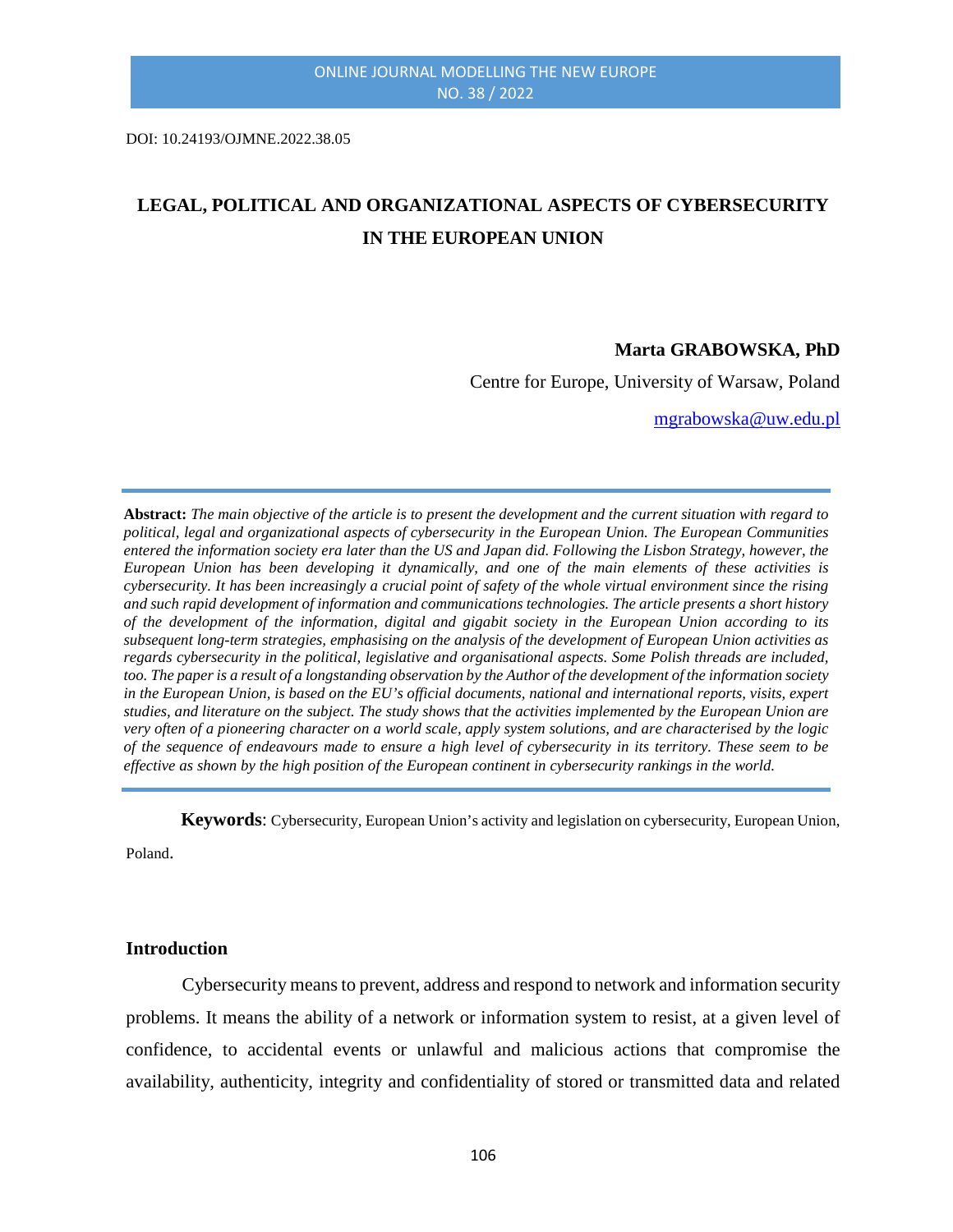services offered by or accessible via these networks and systems (*Regulation*, 2004). Cybersecurity is a guarantor of the safety of a digital society and should ensure its proper functioning. To achieve this goal, technical, organizational, legal and political measures must be implemented. We have the bulk of research papers on technical aspects of cybersecurity as new threats come up continuously. This aspect of cybersecurity is a realm of engineering and will not be discussed here. The European Union, however, as a political and economic organization managing a huge common market of 27 Member States which gradually has been becoming digital, has taken serious steps to establish a system of cybersecurity using its main tool, i.e. the European Union's law. This unprecedented cybersecurity system has become a subject of this paper. Thus, firstly, the Council of Europe's and the European Union's official documents on cybersecurity in context of the development of the European information and digital society had been identified and ordered in chronological sequence, then analysed using the method of text analysis. It enabled to draw a picture of the European Union's cybersecurity system which has been built step by step systematically and consistently on both levels: of the European Union and of the Member States to ensure a high quality of digital safety. On this stage of the research systems analysis methodology became useful since the European Union's cybersecurity system consists of many institutions, organizations and networks of which cooperation and mutual relationships are crucial. It can be observed also that the whole structure, particularly in recent times, depends strongly upon political circumstances not only in the European Union but globally, that's why some political context can be noticed in the background. Finally, comparative and statistical data show that although the European Union's cybersecurity system is still under development, however, applied solutions are successful and trailblazing.

Apart from written sources, i.e. the Council of Europe's and the European Union's official documents, reports and the literature on the subject, a longstanding direct observation (international conferences and visits) of the development of the European Union's cybersecurity system in the context of the development of the information, digital, and, latterly gigabit society, became useful.

The concept of cybersecurity is closely linked to the emergence and development of information and communication technologies and the databases, networks, and information systems built based thereon. Poles are attached to the history of these technologies since it has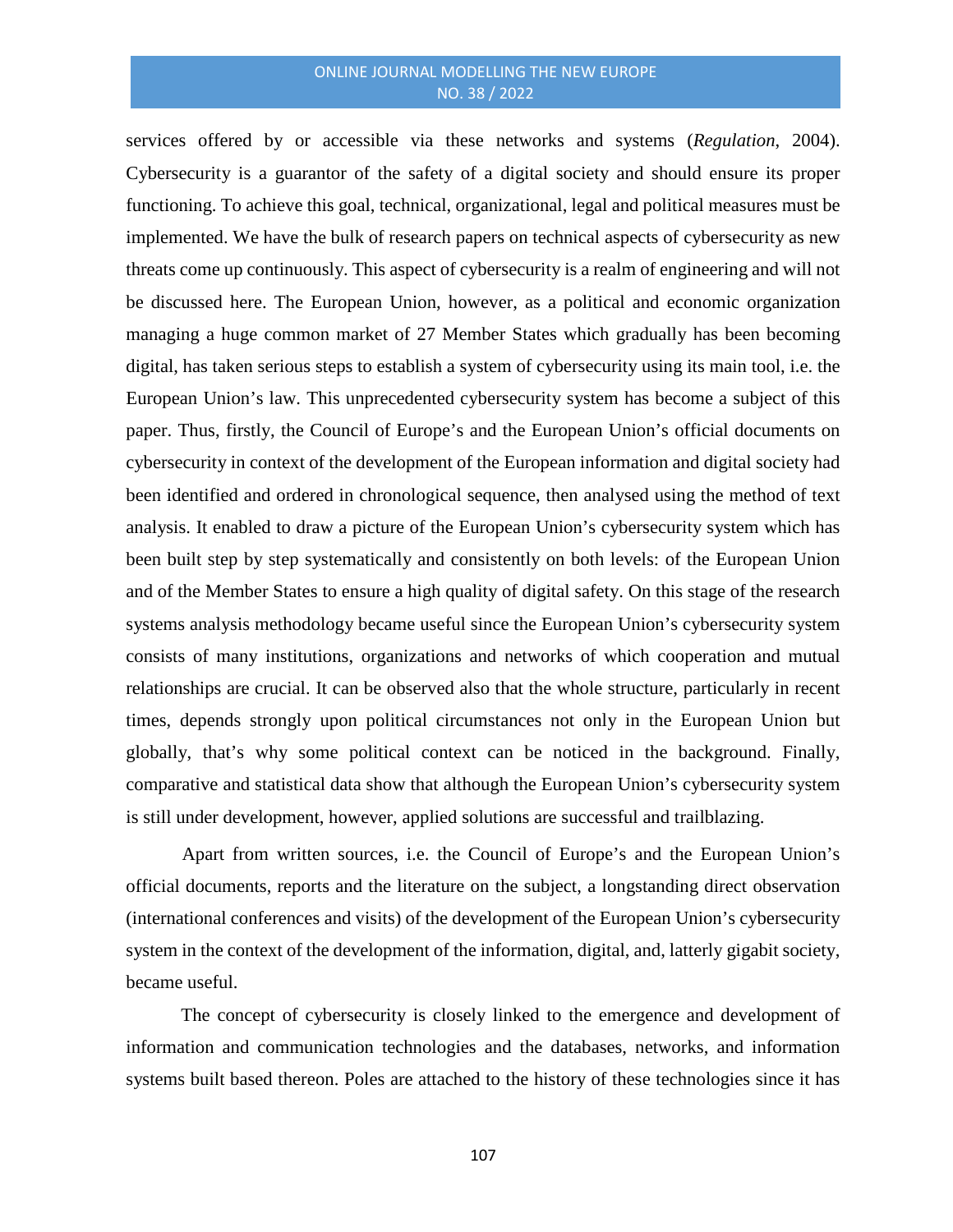its roots in the achievements of Polish Cryptologists M. Rejewski, J. Różycki, and H. Zygalski. They were the ones who broke the German Enigma code, and a special role was played by engineer J. Ciężki - the fourth member of that group, whose contribution was the use of mathematical methods, not linguistic, as had happened before, to break military codes (Rejewski, 1980; Rejewski, 1981). The Polish cryptologists' discovery then travelled a long way to the United Kingdom, where, at the local decryption centre in Bletchley Park near London, the outstanding British mathematician Alan Turing built the first computer (Hodges, 2014). The technology subsequently made its way to the US, where scientists such as Ralph Hartley, Claude E. Shannon, Warren Weaver, and Norbert Wiener laid the foundations for the development of new disciplines: electronics, computer science, and electronic communications. Based on these sciences, a new type of society emerged, i.e., the information society. It should not be forgotten that there was a Japanese version of Enigma (Japan was Germany's ally during the Second World War). Those who have had the opportunity to visit the British decryption centre at Bletchley Park (Blethley, 2021) could learn about the Japanese Enigma and see the reason why the technology was transferred to Japan.

While in the United States of America, the first applications of new information technologies took place in the military, at universities, and, in the 1960s, in industrial work organisation. In Japan, however, they were mainly used in business and administration. In 1963, Japanese scientist Tadeo Umesao used the term "johoka shakai" for the first time, meaning "a society that communicates with the use of computers". It was also in Japan whereby the Japanese Ministry of Industry and International Trade began implementing programs known as "Technopolis" and "Teletopia", which aimed at connecting severalJapanese cities and rural areas with electronic communication networks and transferring the work of administration, business, and citizens to the network (Kitagawa, 2021).

In view of the news about Japanese achievements in building a new type of society, the incumbent president of France, Valery Giskard d'Estain, sent, in 1978, two of his advisers there, whose task was to prepare a report on the application of new information technologies in the Far Eastern country. Their names were Alan Minc and Simon Nora. The comprehensive report they brought home, entitled *L'informatisation de la societe* (Nora, 1978) became the first description of a functioning information society available in Europe.

108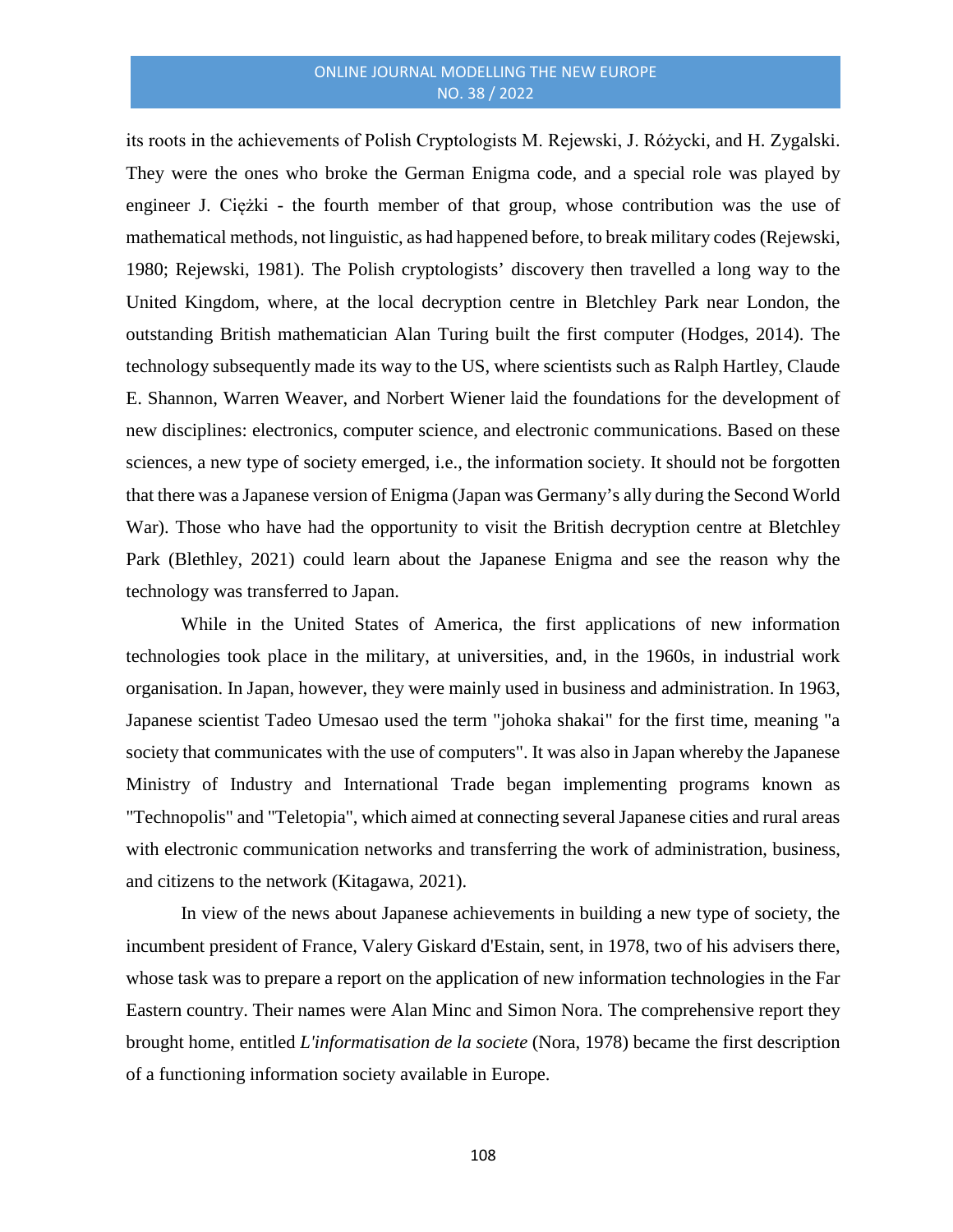Europe reacted to these events with delay. Even though Alan Turing's achievements in the United Kingdom had been continued until the early 1950s, the war's destruction of the entire continent and the concentration of efforts and resources on its reconstruction set the issue of new information technologies aside. Europe, in the face of energy shortages and threats resulting from the development of the Cold War, was more interested in nuclear, aviation, and space technologies, and therefore a technological gap between the US and Japan versus the European Communities emerged in the field of information technologies, the aftermath of which is felt to this day. The reason behind it was also the relatively late establishment of research and technological development policy (*Single*, 1987), as well as industrial policy (*Treaty*, 1992) by the European Communities, which hindered the development of information technologies and their implementation in the pan-European dimension. The establishment of the European single market and actions taken in the field of trans-European networks, as well as European standardisation made it just possible to gradually overcome the technical difficulties and lay the foundations for the development of the European information society.

# **The development of the information, digital and gigabit society in the European Union**

In the Brussels administration circles, Jacques Delors was the first to undertake the need to develop the information society in the European Union. His White papers - *Growth, competitiveness, employment. The challenges and ways forward into the 21st century. White paper* (*Growth*, 1993) probably was the first official document which indicated the need to build a new economic strategy for the European Union based on the rapid development of the information society. In a famous report published a year later (*Europe*, 1994; *Resolution,* 1994), Martin Bangemann, the then Telecommunications Commissioner, identified 10 key areas where new information technologies should be implemented first. In 1997, the *Green Paper on the Convergence of the telecommunications, media and information technology sectors and the implications for regulation. Towards an information society approach* (*Green*, 1997), heralded the convergence of all information technologies, and in 1999 the Information Society Directorate General was established. It was the time when the first long-term development strategy of the European Union emerged i.e., the Lisbon Strategy (2000-2010) (*Lisbon*, 2000). Its foundation was the initiative *eEurope - An information society for all* (*Communication*, 1999), implemented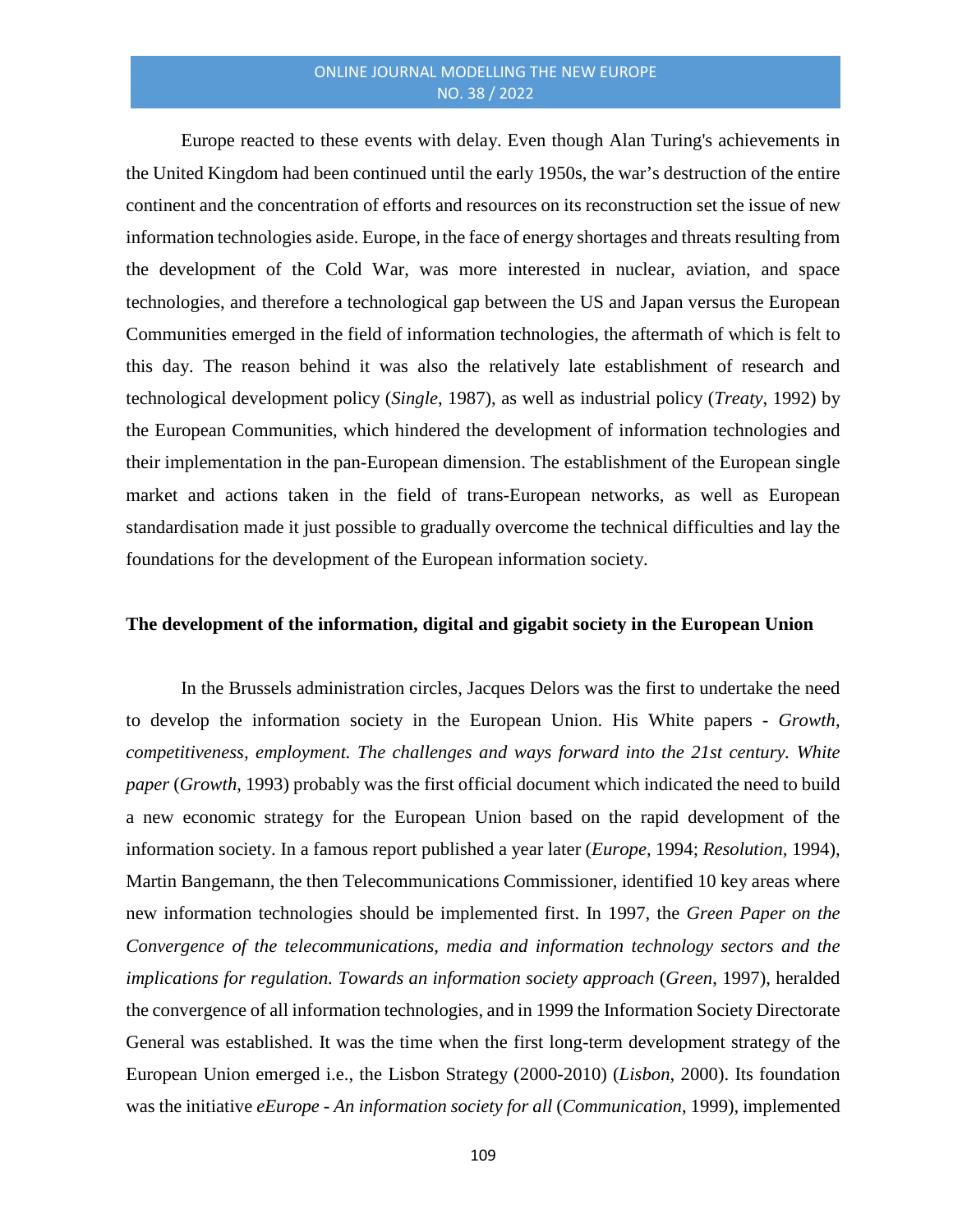in three stages: *eEurope 2002* (*Communication*, 2001) *eEurope 2005* (*Communication*, 2002) and *i2010* (*Communication*, 2005). Although not all objectives of the foregoing stages were achieved during the era of the Lisbon Strategy - most notably the one with regards to catching up with the United States of America and Japan - however significant progress was made in building the European information society and increasing awareness of its role in all activities of the European Union. In 2001, at the meeting of the European Council in Göteborg (*Presidency*, 2001), a decision to include 10 associated countries - the then candidates for the European Union membership, of which some were Central and Eastern Europe countries in those activities - was also adopted.<sup>[1](#page-4-0)</sup> In 2005, in view of the increasing digitisation of the media, the name of the Directorate-General was changed to Information Society and Media and there was a clear shift in the terminology used in official documents from "information society" to "digital society". From 1<sup>st</sup> of July 2012, two Directorates General were created: DG Connect and DG for Communications, Networks Content and Technology.

The subsequent long-term development strategy of the European Union, *Europe 2020* (*Europe*, 2020), which set the three main objectives of smart growth, sustainable growth, and inclusive growth, also focused on the knowledge-based economy, and among the seven flagship projects, *A Digital Agenda for Europe* (adopted on 19 May 2010) directly referred to a digital society (*Communication*, 2010). It set out seven tasks, in particular, building a digital single market and over 100 detailed plans, the majority of which have already been completed. The implementation of these projects was managed by DG Digital Economy and Society, and the advantage of the method of implementing the entire *Europe 2020* strategy was the establishment of a monitoring mechanism in the form of the European Semester by the European Commission. It disciplined the Member States in implementing the set objectives and tasks. The Lisbon Strategy lacked such a mechanism. However, nowadays the EU average for the development of digital society in the world according to the I-DESI Index (International Digital Economy and Society Index) (*European*, 2021), which compares the European Union as a whole (EU-27) against other selected countries in the world in terms of the information society development,

 $\overline{a}$ 

<span id="page-4-0"></span><sup>&</sup>lt;sup>1</sup> "Taking account of their particular situations, candidate countries are invited to translate the Union's economic, social, and environmental objectives into their national policies. The intention of candidate countries to adopt the eEurope+ initiative is a successful example. Starting from Spring 2003, the Commission will begin covering the candidate countries and their national policies in its annual synthesis report" p.2.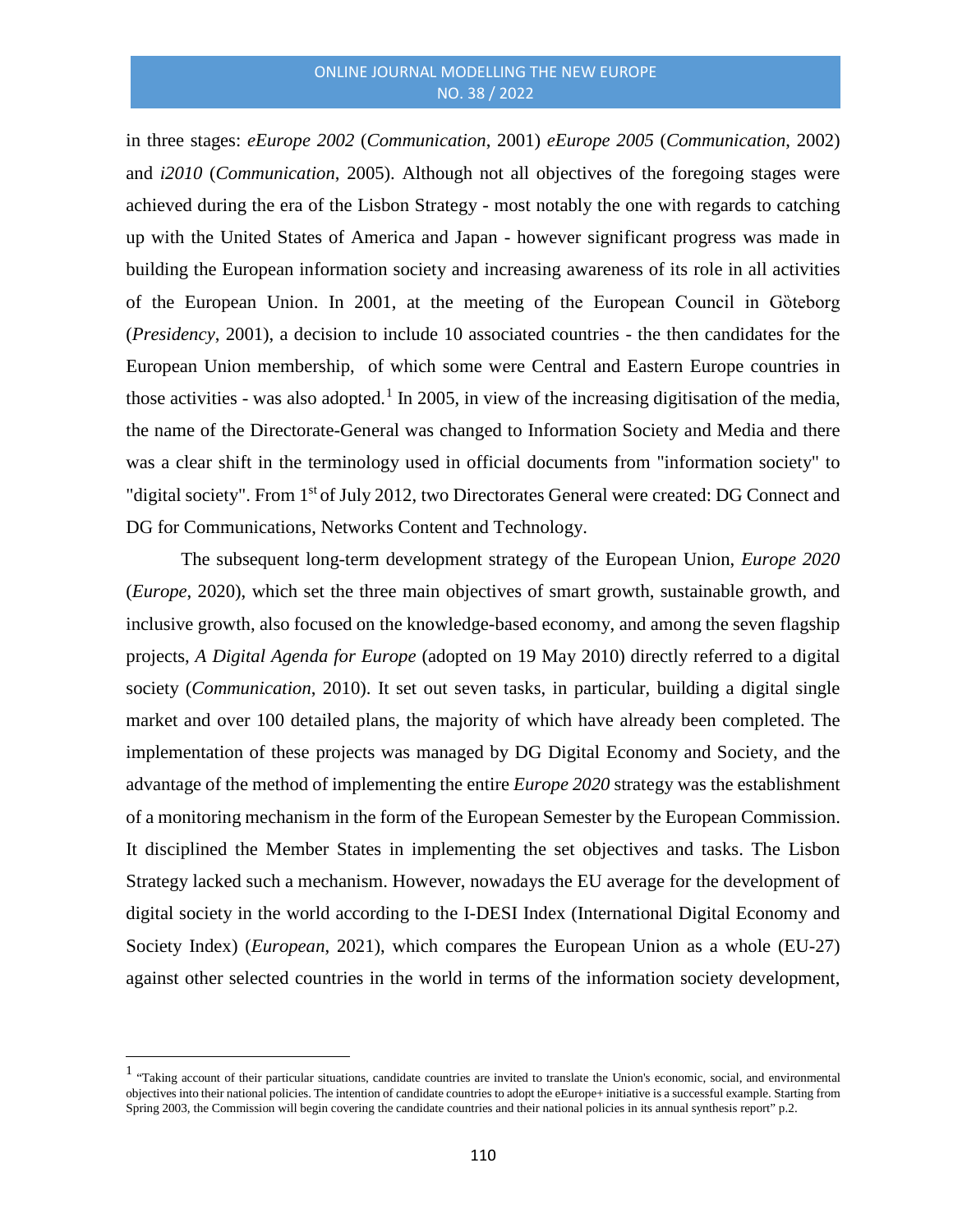still places the EU at a lower level than the USA and Japan, even though some highly developed EU countries such as Finland, Sweden, the Netherlands, and Denmark meet the index criteria.

There is a new financial framework for the years 2021-202. The fundamental direction to be pursued has not changed. Leading further developments of the European Union towards digitisation and data economy is crucial. In view of the next technological leap of the 21st century and the emergence of an array of new information technologies such as Internet of Things (IoT), Big Data Analytics, Artificial Intelligence, Cloud Computing, Robotics, 5G internet, virtual and augmented reality, supercomputers, etc., the European Union faces a new challenge in building a European gigabit society (Grabowska, 2020).

#### **Cybersecurity in the European Union during the Lisbon Strategy (2000-2010)**

Cybersecurity in the development of the information society in the European Union has already appeared in a communication from the European Commission *Network and Information Security: Proposal for A European Policy Approach* (*Network*, 2001) and in the Council Resolution of 28 January 2002 (*Council*, 2002). However, a specific action plan was established only at the second stage of the implementation of the aforementioned *eEurope - An information society for all* initiative (*Communication*, 1999), which constituted the basis for the Lisbon Strategy. It was *the eEurope 2005 Action Plan* (*Communication*, 2002), whose objectives for the years 2003-2005 were adopted in Seville in June 2002. The plan indicated four key areas that should undergo prompt computerisation, i.e., eBusiness, eGovernment, eHealth, and eLearning. The need to build broadband connectivity in the European Union and to **ensure the cybersecurity** of the entire infrastructure indispensable to implement the plan was also emphasised. It was agreed that the infrastructure should be subject to constant security monitoring.

The most important achievement of the said objectives was the establishment of the European Union Agency for Network and Information Security in 2004 (ENISA) (*Regulation*, 2004) based in Heraklion, Crete (Greece). The Agency's task was to monitor the security of the entire EU information infrastructure, i.e., data transmission networks (cables, internet, radio waves, optical and magnetic carriers, satellite transmission, terrestrial networks, mobile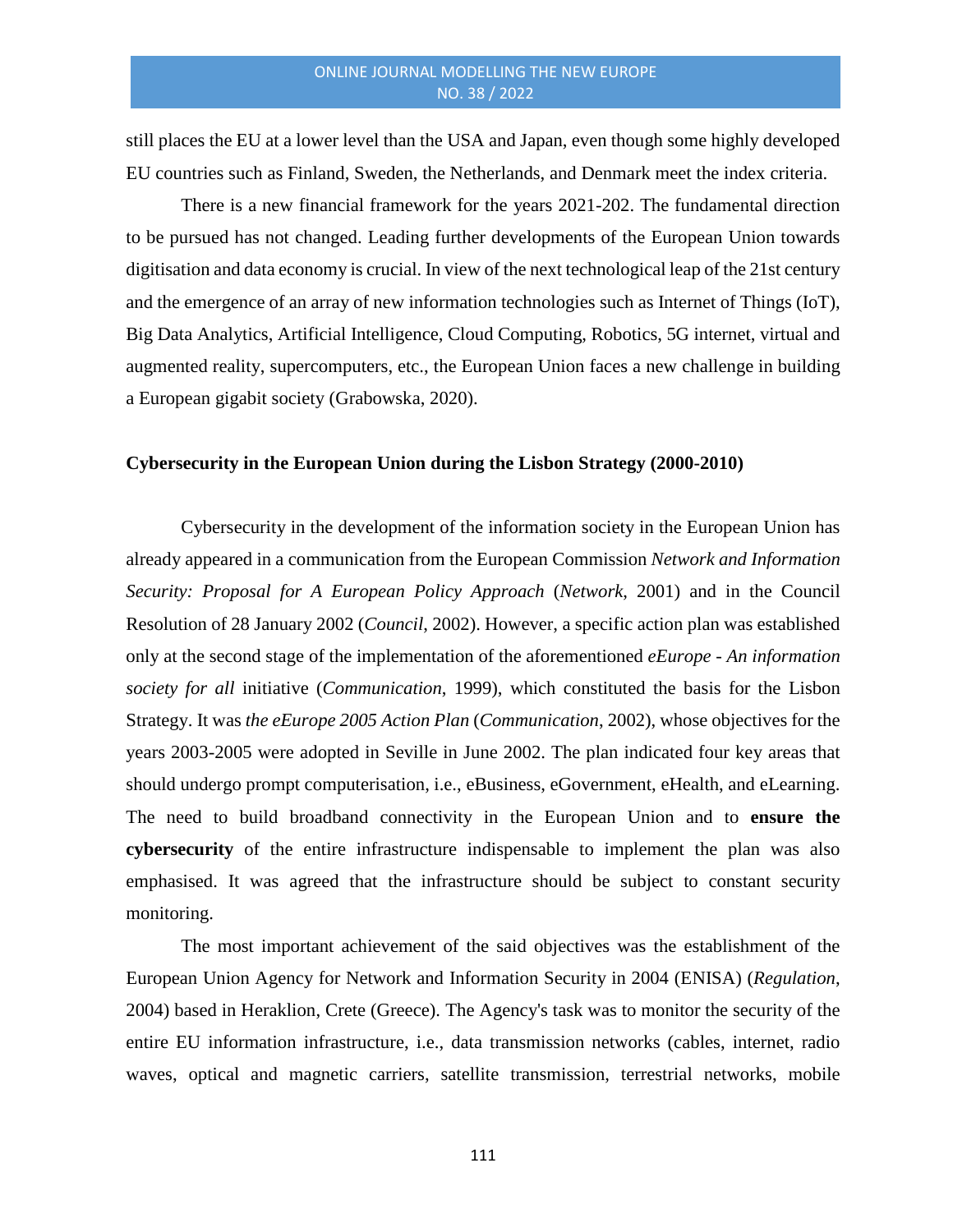telephony networks, etc.), as well as overseeing information systems using computers, electronic communication, and digital data.

Undesirable phenomena in the digital world are consistent with two basic violations, i.e., technical infrastructure and social behaviour. These phenomena are called **incidents**. They can lead to intentional or unintentional crisis situations consisting of damage to technical infrastructure, improper use thereof, or even its complete disablement and destruction. They can also lead to harm to people as a consequence of using inappropriate content, which can result in the violation of human rights, the conducting of illegal activities including the theft of data or property, as well as conducting illegal commercial or terrorist activities. (Furnel, 2002)

The first mass cyber-attacks occurred in the USA in the late 1980s. Therefore, in 1988, at Carnegie Mellon University (Pittsburgh, Pennsylvania), the first group of specialists emerged under the name of the Computer Emergency Response Team (CERT) (Carnegie, 2021), which, being available 24/7, accepted incident reports in order to recognise and remove them. The idea of CERT spread around the world, including European Union countries, and to this day many CERT centres conduct such activities. There is also CERT-EU (CERT-EU, 2021) as well as CERT.PL (NASK, 2021). Anyone can report an incident there, even anonymously. The team's assistance is especially convenient at the national level. There are also specialised CERT teams working specifically for particular institutions, enterprises, or organisations.

Detecting and investigating incidents, however, does not put an end to a case. Database and information systems security is often insufficient. The main issue is to legislate and organise law enforcement and the judiciary in such a way that, once an incident is identified, it is possible to apprehend the perpetrators and bring them to justice.

The first piece of legislation on cybercrime in Europe was the Council of Europe's Convention adopted on 23 November 2001 in Budapest entitled the *Convention on Cybercrime*  (Council, 2001) with ETS no. 185 and the European Court of Human Rights in Strasbourg as a judicial institution. The convention became the first international legal act investigating crimes committed in and with the use of computer systems, including *inter alia* violating the security of networks and computer systems, hijacking network information content, computer fraud, child pornography, or the violation of copyright. Although the Council of Europe's Conventions, apart from *The Convention for the Protection of Human Rights and Fundamental Freedom* (Council, 1950), are acts that may be applied voluntarily, their ratification, however, implies the obligation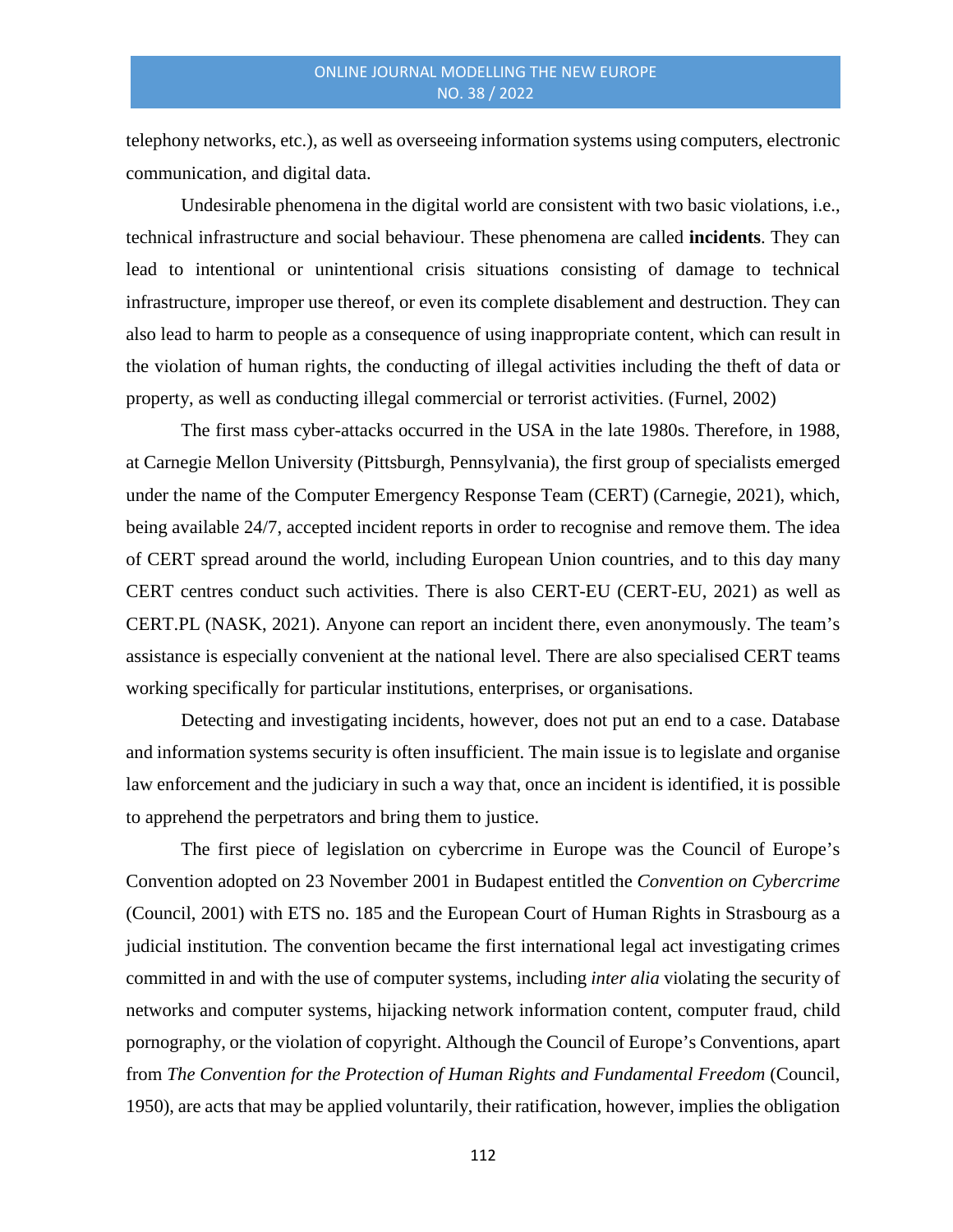to implement the content of the convention into national legislation. These conventions can also be ratified by non-member states of the Council of Europe. Among its Member, *Convention on Cybercrime* has not yet been ratified by Ireland (it plans to ratify the Convention in the nearest future) and the Russian Federation.

Poland ratified it after a long delay, in 2015, explaining that the delay was due to the preparations of relevant law enforcement and judicial authorities. Amongst the non-member states of the Council of Europe, the Convention has been ratified, for example, by the United States of America and Australia, but not by China. The Convention set the reference framework for the first works on European Union legislation in that field. These include *Council Framework Decision 2005/222/JHA of 24 February 2005 on attacks against information systems* (*Council*, 2005) and the D*irective 2013/40/EU of the European Parliament and of the Council of August 2013 on attacks against information systems and replacing Council Framework Decision 2005/222/JHA* (*Directive*, 2013). The foregoing documents addressed to the Member States indicated the need to take effective action in the harmonisation of criminal law as regards cybercrime, the establishment of law enforcement agencies, as well as the approximation of legal systems in that field. "Without right" conduct was defined there as "access, interference, or interception, which is not authorised by the owner or by another right holder of the system or a part of it, or not permitted under national law" (*Directive*, 2013). Member States were required to establish a network of 24/7 national contact points for the efficient prosecution and information exchange on cybercrime.

#### **Cybersecurity in the era of the** *Europe 2020 Strategy*

With the advent of the new multi-annual development strategy of the European Union, E*urope 2020* (*Europe*, 2020), the importance of cybersecurity increased. With a view to implement the objectives set out in *A Digital Agenda for Europe* (*Communication*, 2010), i.e. one of the 7 flagship projects of the *Europe 2020* strategy covering the issues of digitisation, including the development of the digital single market, interoperability of devices, databases and applications, completion of works related to the public administration and health sector digitisation, the development of electronic commerce and banking, and mobile telephony, as well as the urgent need to create a new generation network and increase the ICT potential in the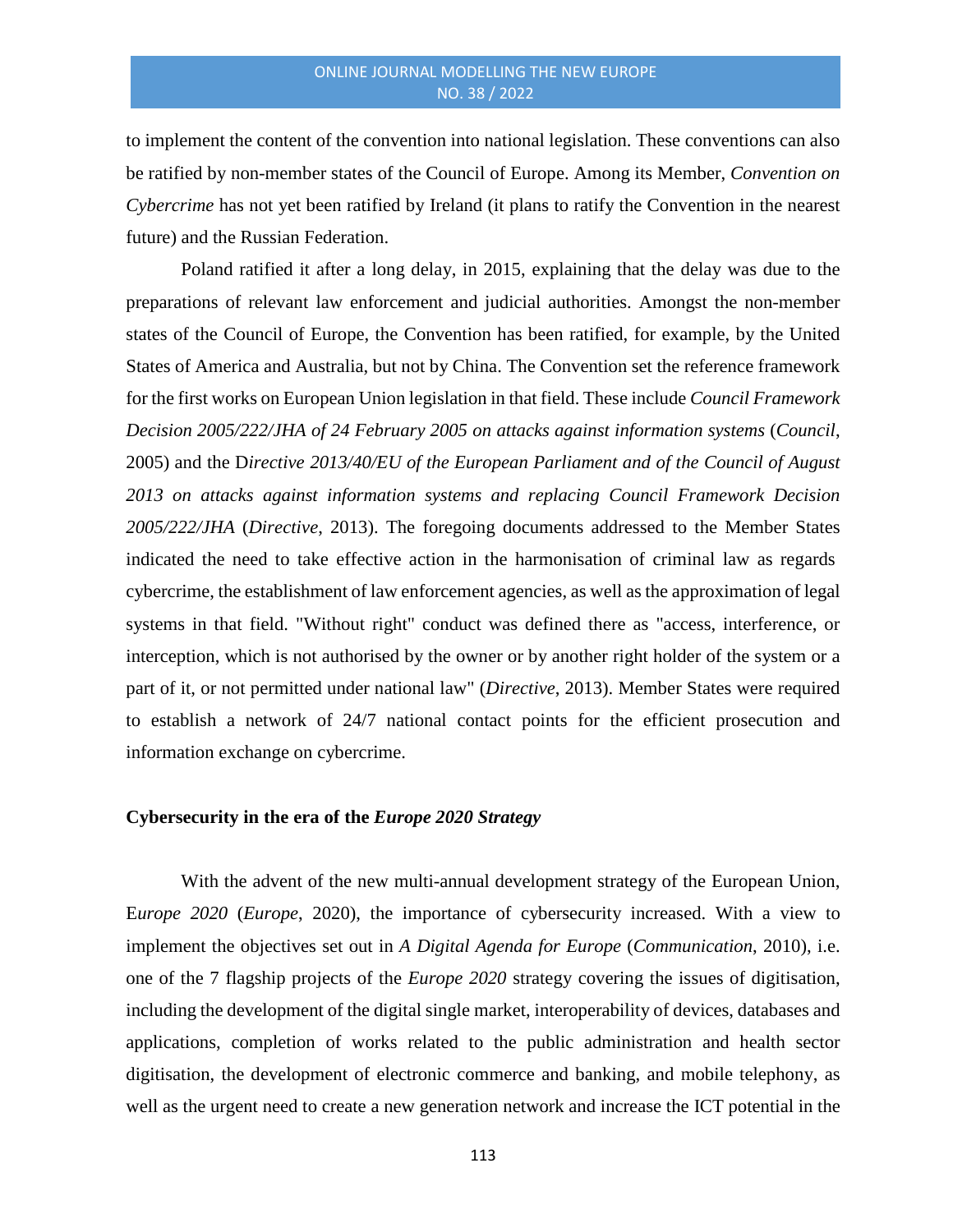European Union, decisions to double the expenditure on research and innovation in the ICT sector and to strengthen **networks trust and security** were made.

For example, in electronic administration, and, in particular, in electronic public services, the secure electronic identification of citizens plays an important role. The European Communities launched the eID (electronic identification of citizens) and eIDAS (electronic identification of citizens for public administration) programs (*Regulation*, 2014). The European Commission assumed control of the electronic identification of citizens by gaining the exclusive right to designate units at the national level, which subsequently have the exclusive right to grant licenses and certificates to institutions and businesses in each country specialising in the creation of trusted profiles and electronic signatures. The units designated by the European Commission for these activities in the Member States are most frequently national banks, and this is also the case in Poland. It is the National Bank of Poland, namely The National Certification Centre (NCCert) operating at the Bank that, in the field of trust services and electronic identification (National, 2021), grants licenses and certificates to service providers and oversees the electronic identification system of citizens. In electronic systems of public services (in Poland it is the Electronic Platform of Public Services) (ePUAP, 2021), the so-called Trusted Profile is used, which is a type of electronic signature, solely effective on this platform. As opposed to a trusted profile, a qualified electronic signature is effective in any situation and has the power of a handwritten signature, mainly in the area of the digital single market. Both in eGovernment and in the business area, the following tools can also be identified: an electronic seal, electronic time stamp, website authentication, and electronic official delivery confirmation. Pursuant to EU legislation, these tools must also have certificates of the above-mentioned procedures and these actions should have been implemented in the Member States by 1 July 2020 (*Regulation*, 2014). Their service providers are required to use certain ciphers. The European Commission provides a platform encompassing all EU Member States, where one can check whether the foregoing electronic identification tools come from a legal source (CEF Digital, 2021).

Biometric data (fingerprints, facial images, the iris of the eye, or the vascular pattern of the hand) are specific instruments for identifying citizens. They are used more and more often, for example, in mobile phone systems, at border crossing points, in identity documents, etc. Biometric data could also be useful, in e-Voting procedures. However, due to difficulties with e-Voting (Park, 2021) and particularly in collecting this type of data from those entitled to vote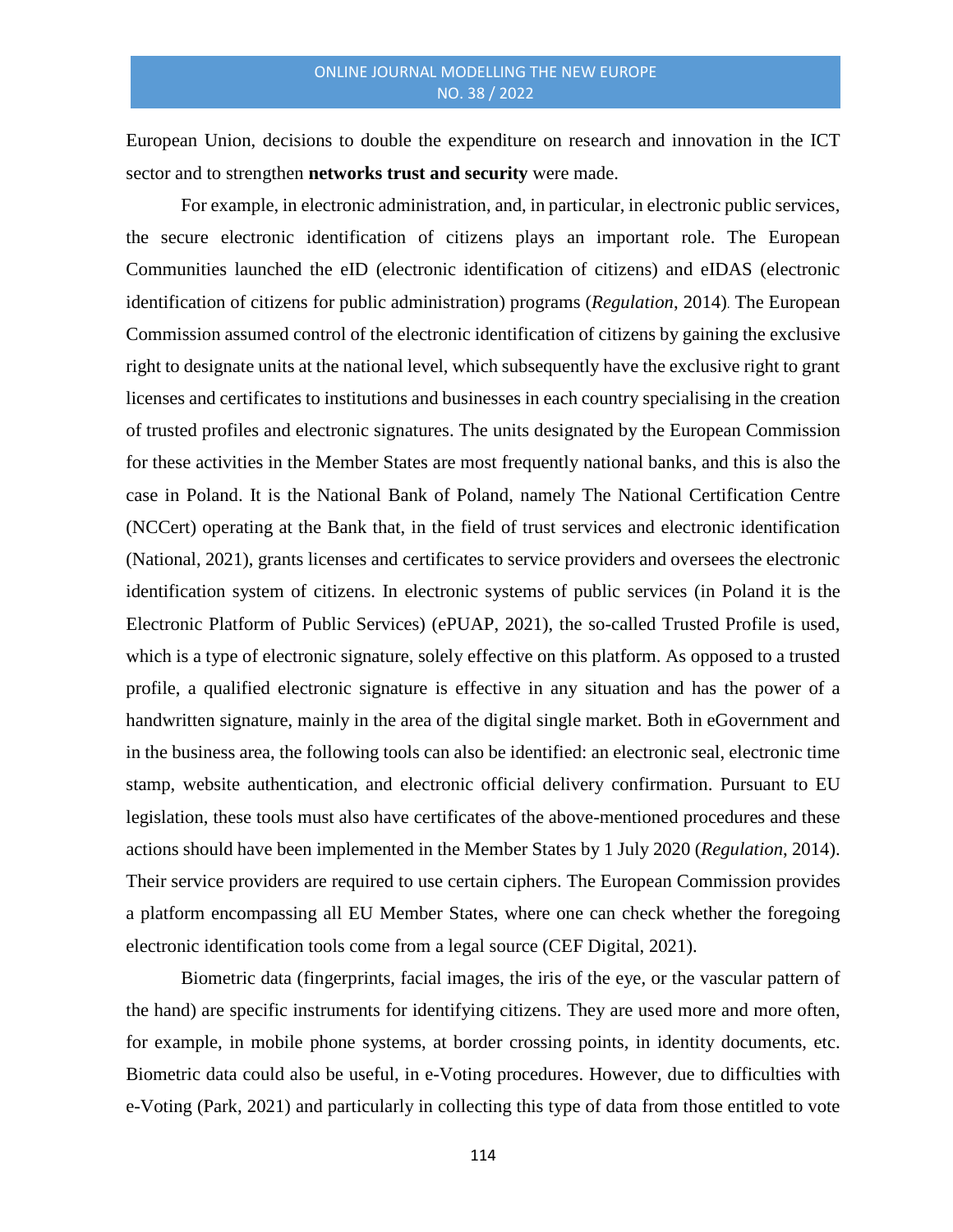(the system must have data for comparison) and the costs associated with the installation of appropriate devices – so far this technology is still under development. Biometric data are successfully used rather with regard to specific groups of citizens only (e.g. passports or ID card holders who provided their biometric data when applying for them). The protection of personal data in IT systems is also a subject of particular concern for the Council of Europe since they are protected by the *Convention for the Protection of Individuals with regard to Automatic Processing of Personal Data* of 28 January 1981 (Council, 1981) and the European Union law by means of the GDPR provisions (*Regulation*, 2016).

On 6 July 2016, another directive was adopted - *Directive (EU) 2016/1148 of the European Parliament and the Council of 6 July 2016 concerning measures for a high common level of security of network and information systems across the Union* (*Directive*, 2016), which, in facing rapid acceleration in the area of digitisation, constitutes the beginning of new, comprehensive legislative activities of the European Union in cybersecurity. The NIS Directive (Network Information Service) replaced the above-mentioned Directive of 2013 (*Directive* 2013). Its main objective is to guarantee digital security of the so-called critical infrastructure in the Member States, the proper operation of which depends on networks and information systems. Critical infrastructure encompasses the following sectors: energy, transport, banking, financial markets, healthcare, potable water supply and distribution, as well as digital infrastructure supporting these sectors. Unfortunately, an increasing number of attacks on critical infrastructure in various regions of the world has been noted lately. Each EU Member State was obligated to draw up a list of Operators of Essential Services (OESs) and Digital Service Providers (DSPs), i.e., public or private entities providing services within the foregoing sectors. It should be noted that these services may be provided in one or more EU states by operators and suppliers from Member States, or they may be provided by operators and suppliers from outside the EU; in the latter case the provider's representative must register its activity in the European Union. Each Member State was obligated to establish national security strategies for their network and information systems, in particular those providing services in critical infrastructure sectors, i.e. designating competent national authorities for the security of network and information systems, designating a national single point of contact for the security of network and information systems in order to ensure cross-border cooperation and establish cooperation with law enforcement and national data protection authorities. As part of the digital infrastructure, the procedures for the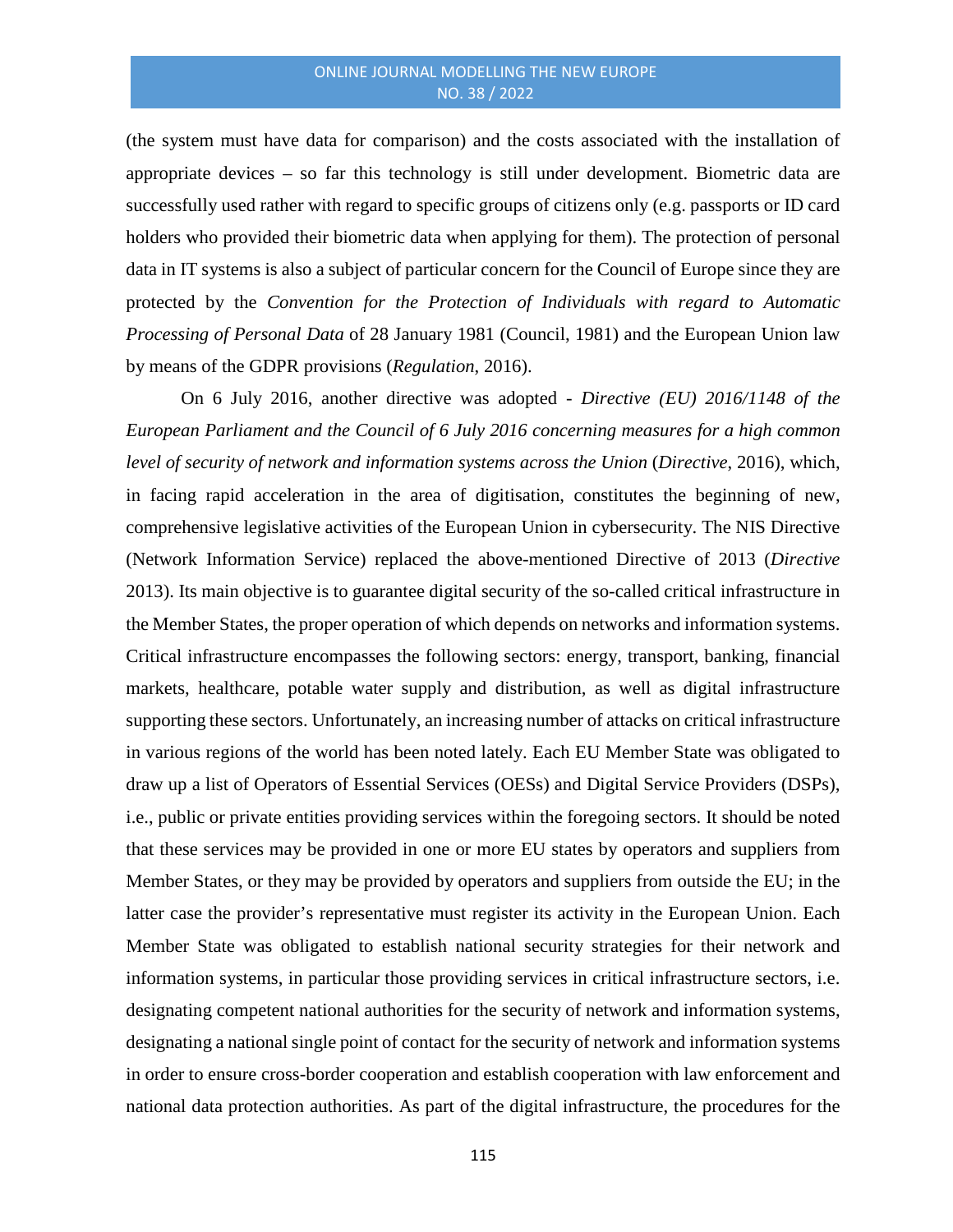supply of DNS (Domain Name System – hierarchical and decentralised internet domain naming system) services, entities managing TLDs (Top-Level Domains) and IXP network objects (Internet Exchange Points) enabling connections between more than two autonomous systems, are subject to mandatory checks. The following three categories of digital services are also subject to security requirements: online marketplaces, search engines, and cloud computing services. The Directive also obligates Member States to establish one or more Computer Security Incident Response Teams (CSIRT), which form a network (The Network of CSIRT's) coordinated by ENISA in the European Union. Its task is to cooperate with national, European, and international law enforcement agencies including Eurojust, Europol, or the European Cybercrime Centre (ECC) (Europol, 2021) established within Europol, in order to mainly combat cross-border incidents and, along with other institutions and international organisations, i.e. NATO and the OSCE, to ensure cybersecurity. Operators of essential services and digital service providers should immediately (within 24 hours) report to CSIRTs centres incidents that could jeopardise the continuity of service provision. Such reports should include, *inter alia*, information on the number of users affected by the incident, its geographic scope, and the projected ramifications of the incident. The legal provision also provides for the need to inform the public about the incident, should it be justified. At the EU level, the Support Group was launched to monitor and analyse the activities of the CSIRTs network in order to exchange good practices and set strategic goals.

In connection with the NIS Directive, Poland adopted *the Act of 5 July 2018 on the national cybersecurity system* (*Ustawa*, 2018) as the first legal act in our country regulating that matter. The cybersecurity management scheme adopted in *the Act* is fairly complicated: the "Cybersecurity Strategy" is adopted by the Council of Ministers by way of a resolution, the cybersecurity competent authorities are the ministers of individual ministries listed in *the Act*, the coordination of activities and implementation of the government's cybersecurity policy is entrusted with a plenipotentiary, appointed and dismissed by the Prime Minister, and a Council at the Council of Ministers which acts as a consultative and advisory body on cybersecurity. The minister responsible for computerisation, following the Ministry of Digitisation's decommission on 7 October 2020 in relation with government reconstruction, is currently located in the Chancellery of the Prime Minister, acting as the Secretary of State, Government Plenipotentiary for Cybersecurity. This official prepares a "Strategy" together with ministers, and following its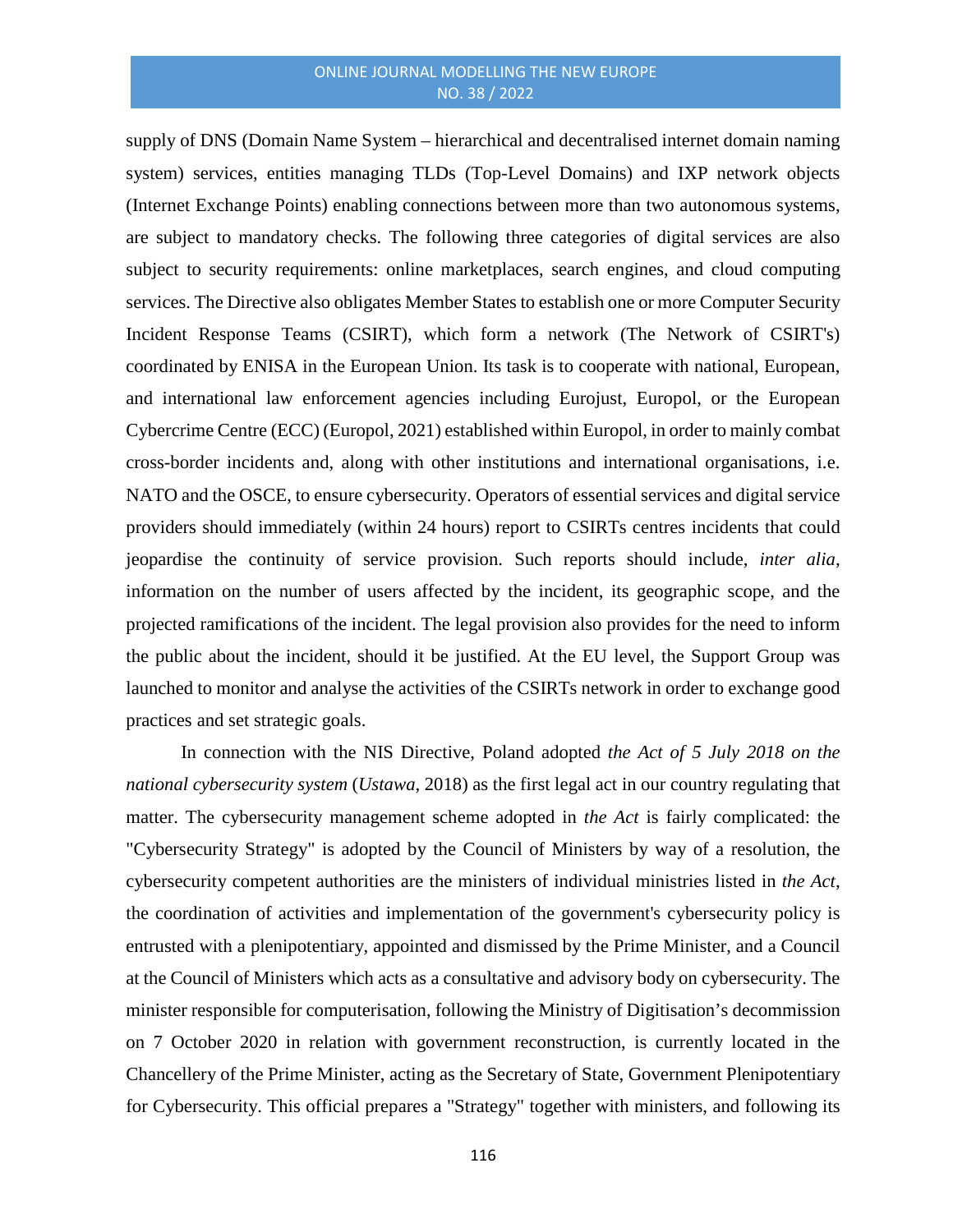adoption by the Council of Ministers, submits it to the European Commission, with which it cooperates and, *inter alia*, runs a Single Point of Contact. Currently, the Cybersecurity Strategy for 2019-2024 (*Uchwała*, 2019; Ministry, 2019) is being implemented in Poland, and was prepared at the Ministry of Digitisation and adopted by the Council of Ministers on 22 October 2019. On the basis of *the Act*, three Computer Security Incident Response Teams were established in Poland, namely: CSIRT.GOV, run by the Internal Security Agency (ABW) under the supervision of the Government Plenipotentiary for Cybersecurity (CSIRT, GOV, 2021), CSIRT.MON, run directly by the Ministry of National Defence (MON) (CSIRT, MON, 2021), and CSIRT.NASK, run by the Scientific and Academic Computer Network - National Research Institute (CSIRT.NASK, 2021). The latter also encompasses the aforementioned CERT.PL centre, which has been operational since 1996 and supported the general public in dealing with incidents and implementing a number of cybersecurity projects that allow for the forecast of threats in IT infrastructure systems of central and local government offices. It examines also the security of protected locations. *The Act* came into force at the end of 2018. It should be added that Poland is not among the leaders in the fight against cybercrime, yet the number of cyberattacks is not insignificant, therefore the need to promptly implement the EU Directive will certainly accelerate Polish activities in that regard.

Other technological leaps in ICT, took place at the beginning of the 21st century, and pointed to the emergence of a number new technologies, such as: Cloud Computing, Big Data Analytics, augmented and virtual reality, artificial intelligence, robotics, the internet of things, industry 4.0., and the next-generation electronic communications network (5G) - indispensable in the face of the rapidly increasing number of devices that will be connected to the Internet. They all has made cybersecurity ever more difficult. Another strategic EU cybersecurity solution is the introduction of certification of devices, software and digital services throughout the entire European Union. Certification is a strictly defined procedure in which an authorised third party (e.g., a specialised laboratory), as a result of an agreed procedure, issues a certificate stating that a product, service or process meets certain compliance conditions, most often with certain standards or technical specifications. And it is precisely what the new *Regulation (EU) 2019/881 of the European Parliament and of the Council of 17 April 2019 on ENISA (the European Union Agency for Cybersecurity) and on information and communications technology cybersecurity*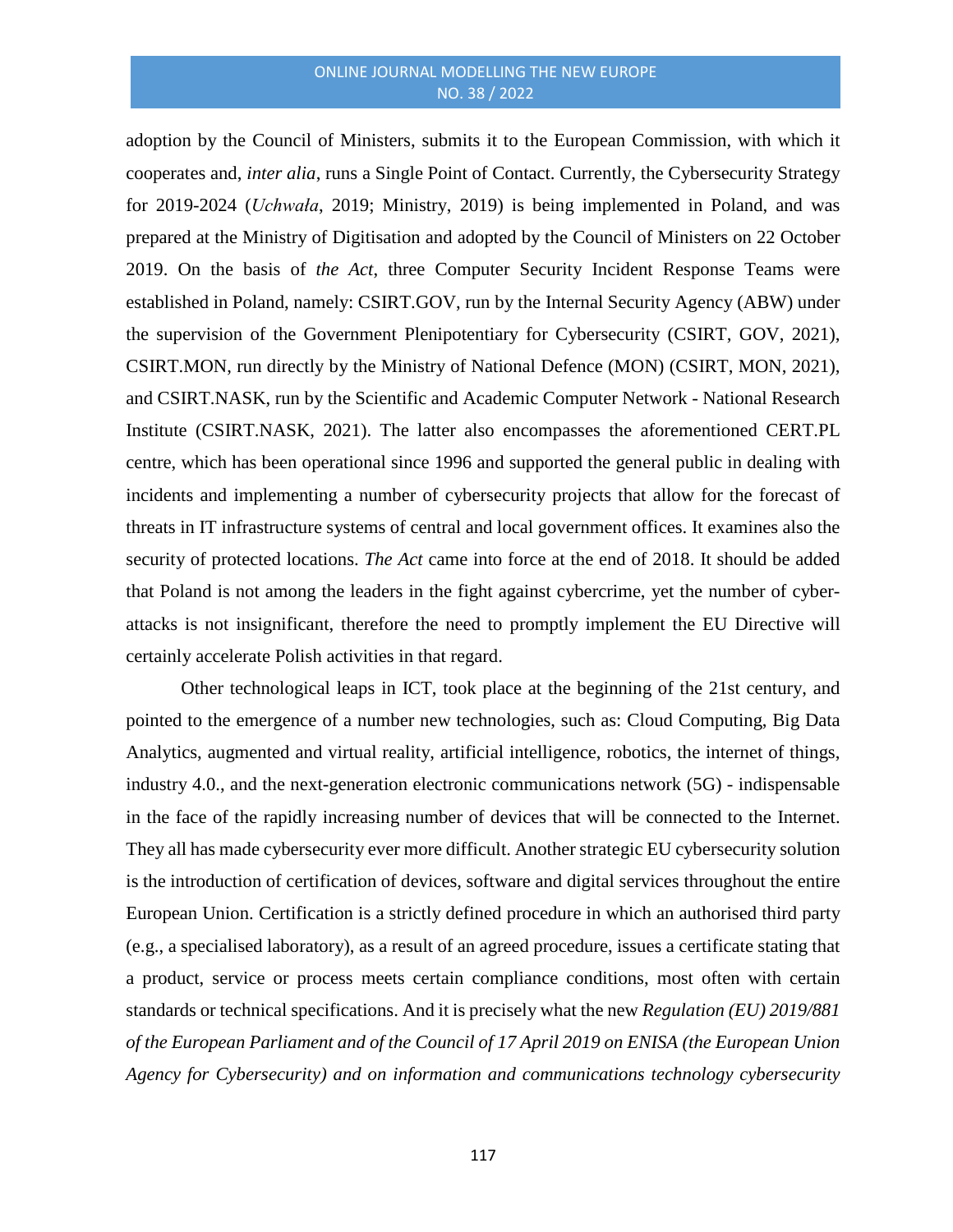*certification and repealing Regulation (EU) No526/2013 (Cybersecurity Act) (Text with EEA relevance)* (*Regulation*, 2019) requires. This Regulation is known as *the Cybersecurity Act*.

It should be remembered that the European Union has initiated certification activities in various areas for a long time. A positive result of the certification process conducted by the European Union authorises a product manufacturer, service provider or process organiser to apply the widely-recognised CE marking. Pursuant to the Regulation, cybersecurity is included into this process. This task is entrusted to ENISA, whose name and organisational structure have changed under the Regulation (now it is the European Union Agency for Cybersecurity)<sup>[2](#page-12-0)</sup>, and which becomes the EU's cybersecurity centre. The Regulation states that ICT products, services, and processes related to the critical infrastructure sectors listed in the abovementioned Directive will be subject to certification first.

The task, however, is complex mainly because in order to issue certificates, uniform European standards and technical specifications must be in place in a given area, and, in a number of cases, they should also comply with the relevant international standards. The European Union has a sizeable output in standardisation implemented by the European standardisation organisations, namely CEN, CENELEC and ETSI. However, in the new area of cybersecurity, it will be necessary to begin with establishing EU assurance levels for ICT products, services, and processes, and developing the concept of a European cybersecurity certificate, respectively. Subsequently, once the relevant standards and technical specifications have been adopted, it will be necessary to appoint national accreditation bodies, entities assessing compliance with EU requirements, as well as to adopt principles of conformity assessment. Due to the rapid development of ICT, these activities will be continuous. The Regulation, therefore, establishes a European framework as the basis for cybersecurity certification with the aim of creating a single market for ICT products, services, and processes that meet specific cybersecurity requirements throughout their entire life cycle. The European Commission is preparing a Union rolling work program for European cybersecurity certification, and, as part thereof publishing lists of ICT products, services and processes that will be covered by the European certification procedure. ENISA was obligated to develop relevant legal provisions in that regard, coordinate national cybersecurity certification programs and run a website on the

 $\overline{\phantom{a}}$ 

<span id="page-12-0"></span> $2$  The acronym ENISA remains unchanged.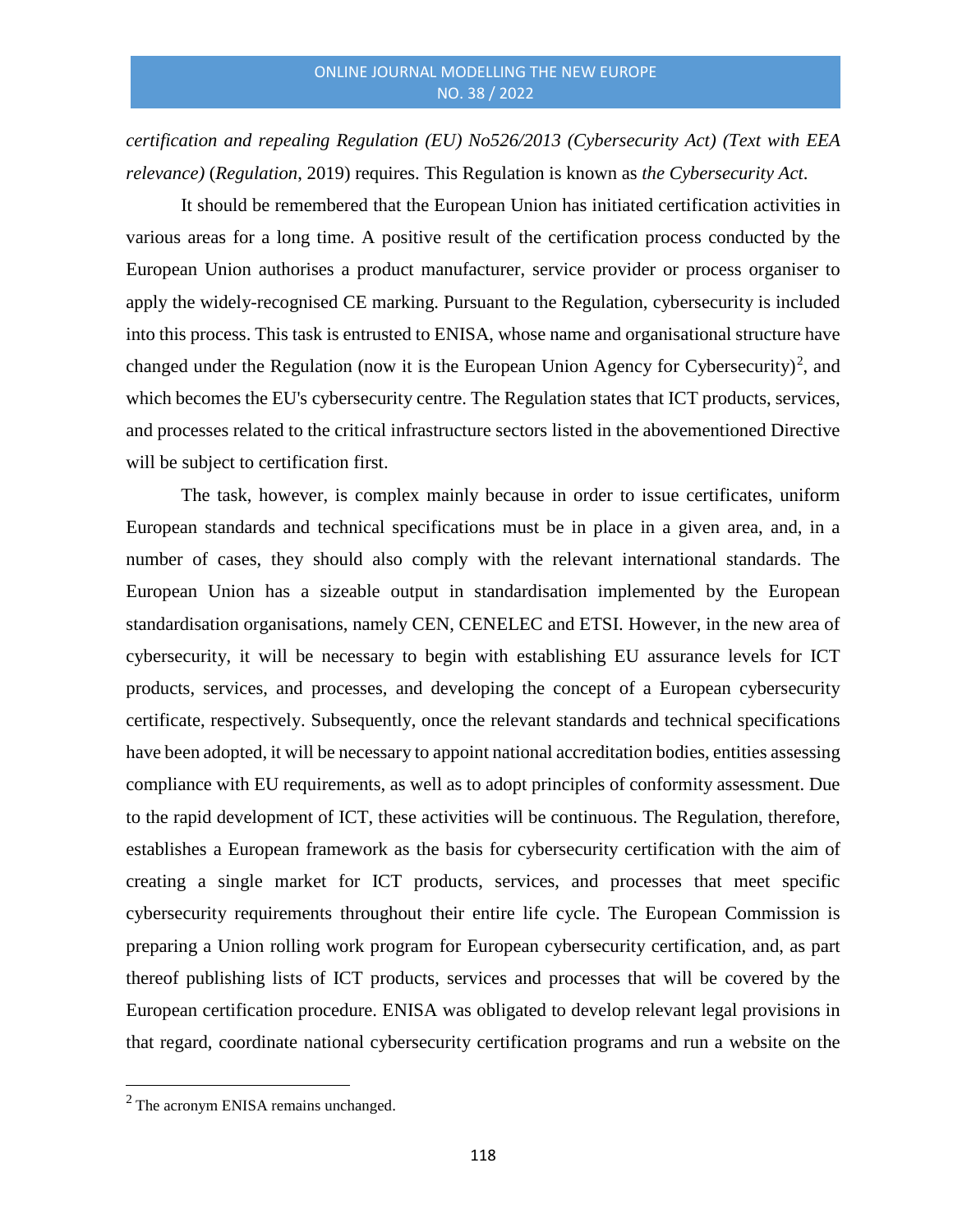European cybersecurity certification program. Individual Member States as well as various private organisations have previously implemented ICT certification initiatives, but they had a local effect only, and these certificates were not always interchangeable. The level of cybersecurity also varies in individual Member States. The EU's objective is to introduce uniform European certificates for ICT products, services, and processes, which will significantly facilitate the interoperability of information systems and increase their security at large.

The Regulation adopted three so-called European assurance levels in ICT products, services, and processes, 1. basic, 2. substantial, and 3. high. Within each level, procedures for granting European certificates corresponding to the forecast risks of their application have been established. The 'basic' level is reduced to a review of technical documentation, including design documentation, by a body assessing compliance with European cybersecurity requirements in order to determine the absence of vulnerabilities of a given ICT product, service, or process to cyber-attacks known as 'basic'. At the 'substantial' level, in addition to meeting the requirements of the 'basic' level, the ICT product, service, or process should be subject to a security functionality test in accordance with the adopted requirements, thereby limiting cyber-attacks carried out by people with limited skills and resources. The 'high' level, however, encompasses - in addition to meeting the requirements of the 'substantial' level - effectiveness tests confirming the proper implementation of modern security functionalities for advanced cyber-attacks carried out by people with significant skills and resources. "Conformity self-assessment" is also recommended, i.e., assessment by the manufacturer or supplier themselves, which is currently recommended under cyber-hygiene. The manufacturer or supplier should prove that ICT products, services, or processes incorporate the indispensable elements of cybersecurity in their concept (design). However, "conformity self-assessment" by a manufacturer or supplier, and not by an assessment body, can only be regarded as 'basic'. In such cases, manufacturers and suppliers also assume full responsibility for their statements and the consequences resulting therefrom. Pursuant to the Regulation, cybersecurity certification in the European Union will be voluntary for the time being, but with regard to specific ICT products, services, or processes, it may become mandatory.

All these activities lead to the gradual regulation of the European market of ICT products, services, and processes with regard to cybersecurity, i.e. control of introducing as well as the safety degree of IT infrastructure elements introduced to the European Union. This is extremely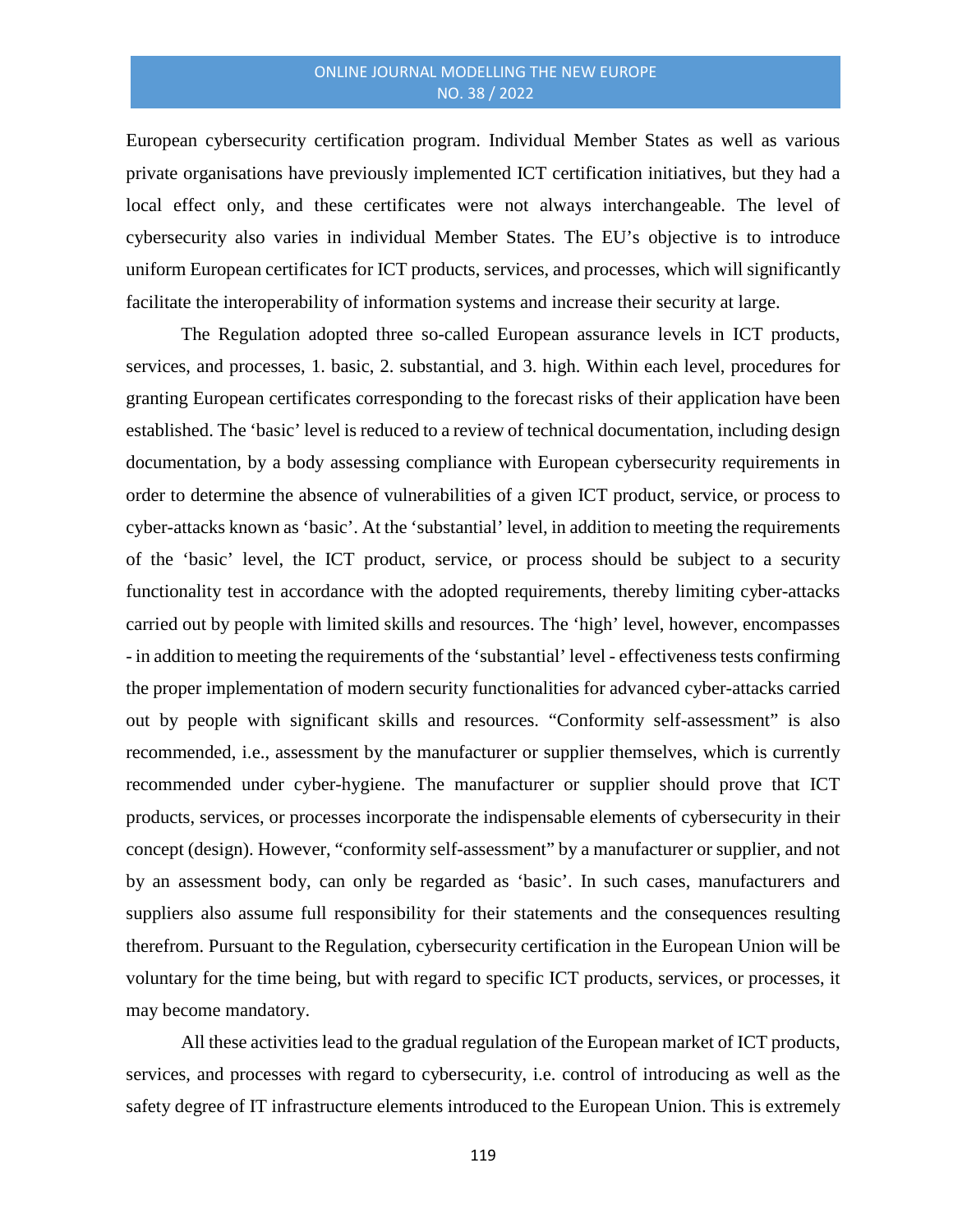important from the vantage point of each Member State and the entire European Union, especially in regard to critical infrastructure which is not effectively protected these days, and is especially visible, for example, in the progressive convergence of operational technologies (OP) and information technologies (IT), i.e. the collaboration of production processes with IT support (combining industrial automation and IT) (Fournaris, 2018). Due to the rapidly advancing computerisation process in various sectors of the economy, vulnerabilities arise at the intersection of these two technologies which can be exploited by cybercriminals. Industroyer malware can act as an example which, in 2016, cut one fifth of Kiev, Ukraine, off from the electricity grid for an hour (Dragos, Inc., 2021) and similar crimes in other parts of the world. Banking systems and cloud solutions also have gaps. The number of attacks on research centres' resources, government agencies, or military facilities, as well as on various network-connected devices (computers, mobile phones, etc.), has become rampant. The situation was exacerbated during the COVID-19 pandemic, when more camera images, data, and various new applications appeared on the net, which betrayed the fact that the IT environment is not secure. The European Union implements such sensitive solutions as smart homes, cities, or unmanned transportation, and they all have to be safe and secure. ICT products, services and processes certificates will be issued for a specified period of time, after which their re-certification will be required. A European cybersecurity certificate issued in one Member State will be valid in the entire European Union. The Regulation also establishes The European Cybersecurity Certification Group (ECCG), which encompasses representatives of national cybersecurity certification authorities. The Group is chaired by the European Commission with the support of ENISA. The key provisions of the Regulation will enter into force on 28 June 2021.

Pursuant to the requirements of the Regulation in question, ENISA has already launched a website on cybersecurity certification (European, 2021) and a preliminary draft of the procedure in that regard has been developed, which is currently subject to public consultation. It is included in *the Cybersecurity Certification document. EUCC, a candidate cybersecurity certification scheme to serve as a successor to the existing SOG-IS[3](#page-14-0)* (European, 2020). At the

<span id="page-14-0"></span><sup>&</sup>lt;sup>3</sup> "The SOG-IS agreement was produced in response to the EU Council Decision of 31 March 1992 (92/242/EEC) in the field of security of information systems, and the subsequent Council recommendation of 7 April (1995/144/EC) on common information technology security evaluation criteria." SOG-IS - [Home \(sogis.eu\)](https://www.sogis.eu/) (accessed 25/04/2021)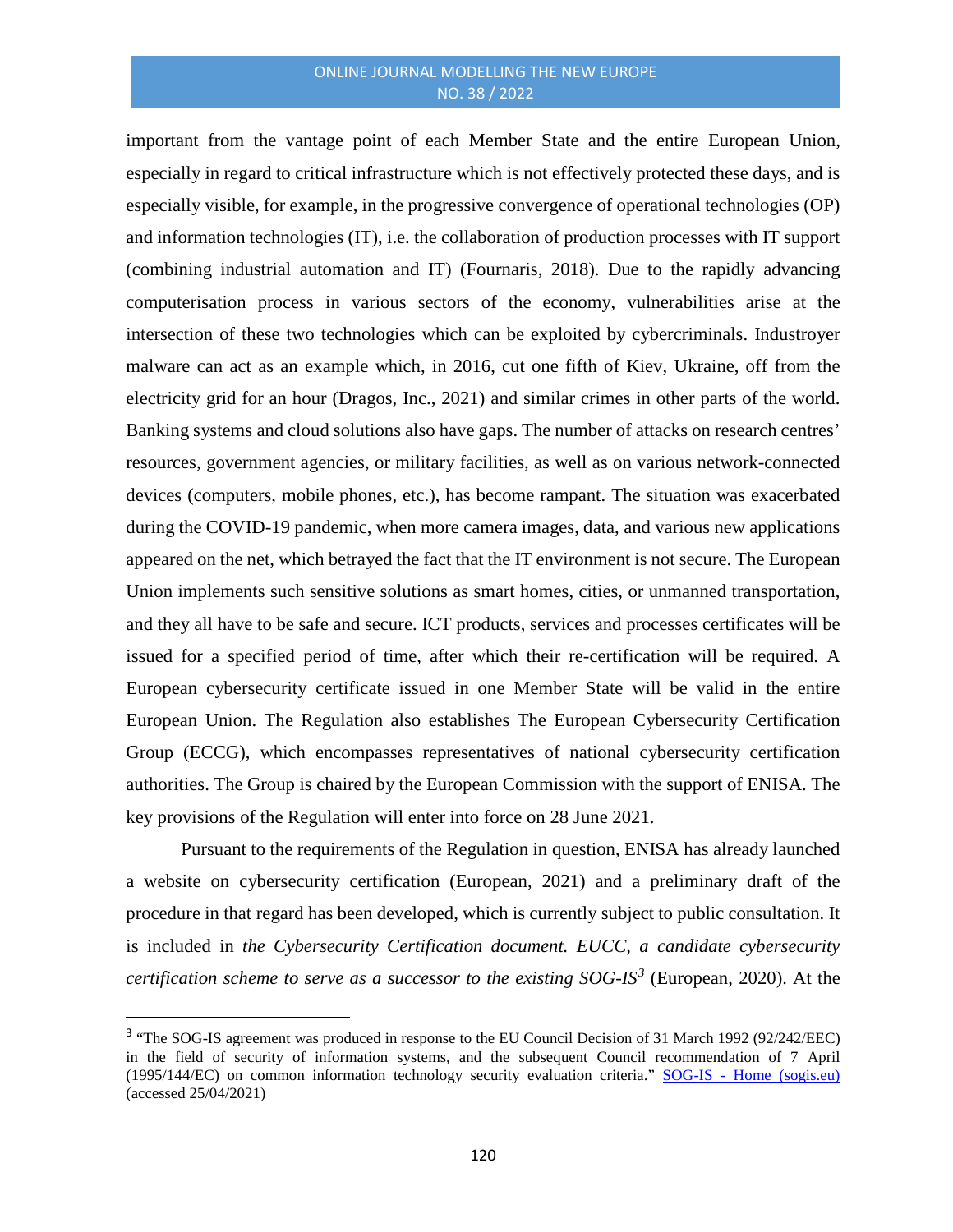beginning of 2021, the European Commission also requested ENISA to prepare the candidate cybersecurity certification scheme on 5G networks (European, 2021), compliant with the Regulation in question. ECCG, a group representing the NIS directive, representatives of European standardisation organisations, and experts in the field of 5G technology will be invited to collaborate. Taking such actions in view of the crucial role of the 5G network for the development of the European digital economy means introducing a thorough security check of the entire infrastructure of this network in the European Union. It should be added that some European countries have already taken steps to protect their national 5G networks, such as the United Kingdom, which in July 2020 decided to remove all Huawei devices from its network by 2027 (GOV.UK, 2020), or Sweden, which ordered similar actions in relation to Huawei and ZTE by 2025 (CNBC, 2020). One has to mention that China has not ratified the European *Convention on Cybercrime* (Council, 2001). The introduction of ICT devices, services, and processes certification in the European Union will certainly increase the level of cybersecurity. In Poland, national cybersecurity certification services have already been provided by NASK in collaboration with national laboratories in Warsaw and Katowice, and once the Regulation (EU) 2019.881 enters into force, they will be continued there.

#### **Cybersecurity in the new development perspective of the European Union for 2021-2027**

We are currently witnessing the efforts of the European Union related to the ratification of the new development perspective for 2021-2027. There are two funding sources in that perspective: the Multiannual Financial Framework 2021-2027 (NFF) and Next Generation EU (NGEU). A part of it is *Digital Europe* with a fund of 7.5 billion euros (in current prices), mainly from the MFF under the general Single Market Innovation and Digital program. A total of 143.4 billion euros was allocated to the latter (European, 2021). The main objectives of *the Digital Europe* are the development of supercomputers, artificial intelligence, **cybersecurity level enhancement**, digital skills, and the strengthening of eGovernment in the European Union, as well as improving the interoperability of systems. 2 billion euros have been earmarked for cybersecurity. The following objectives in that regard were listed: cybersecurity of the European industry, financing the latest cybersecurity infrastructure, and acquiring relevant skills and knowledge in the field. The new term "cyber defence" emerges as a much broader term compared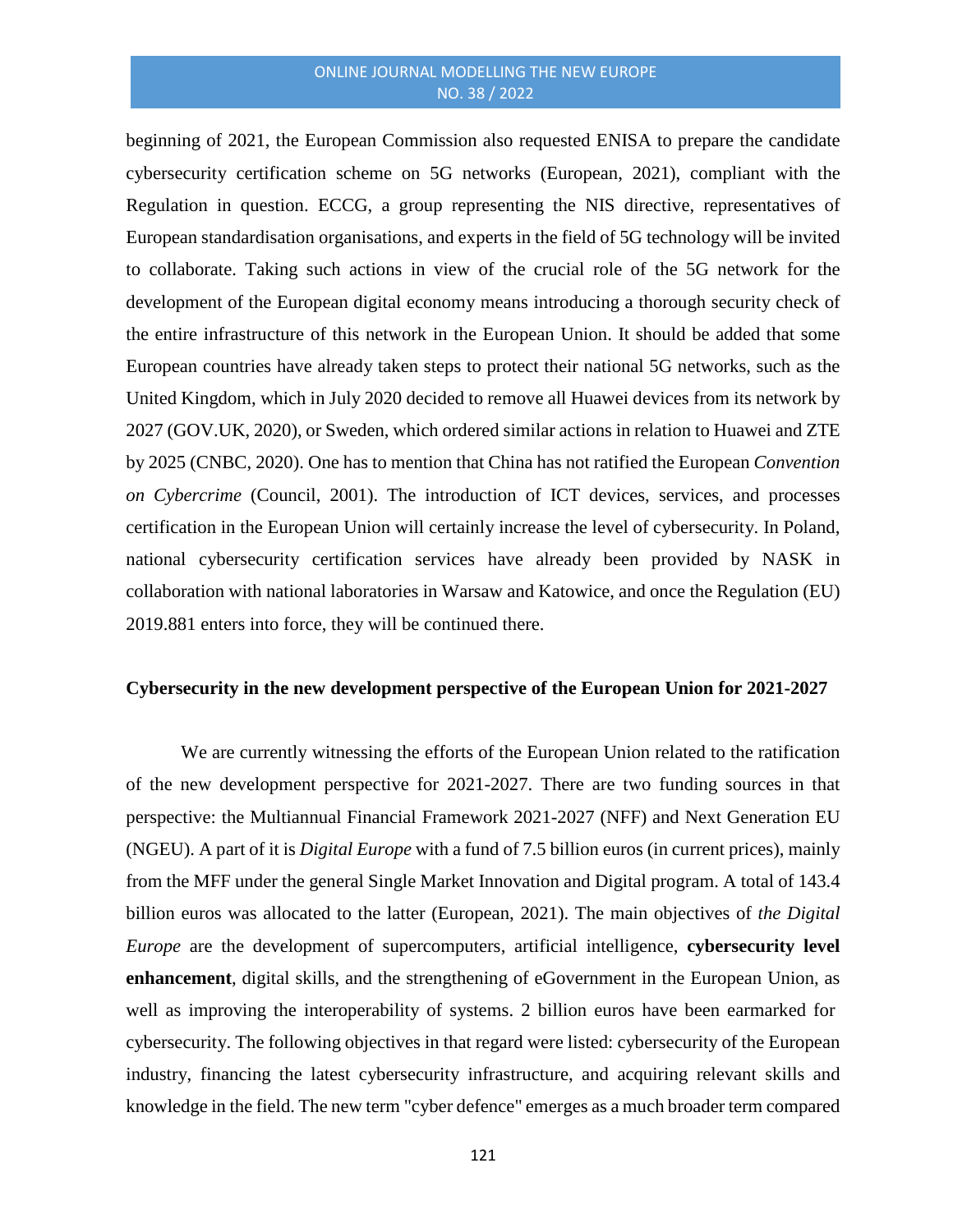to the already-used "cyber security" one: it means combating threats not only by reacting to incidents in the network, but also by building mission assurance. Such activities encompass comprehensive threat forecast and their proactive prevention in accordance with our values. The term "proactive" means taking the initiative and intentionally acting in advance, thus enabling the achievement of specific objectives in line with the adopted values. The opposite is, of course, the word "reactive", meaning, in a way, "let things happen" and reacting afterwards. The term "cyber defence" applies not only to the reactive protection of governmental, corporate, and other bodies within the European Union, but also refers to possible threats from outside especially when we are already living in the age of hybrid warfare (cyberwarfare) In this approach, the term "cyber defence" means shifting the burden of responsibility to a greater extent to the power of the country, and, if necessary, to the military spheres in order to maintain security in cyberspace. Examples of such activity in the European Union include *Commission Recommendation (EU 2019/534 of 26 March 2019 Cybersecurity of 5G networks* (*Commission*, 2019), which recommended advance actions in the area of 5G network security, and is expected to underpin the development of digital economy in the European Union, or, the *Prague Proposals* adopted on 3 May 2019 in Prague (the Czech Republic) in cooperation with the USA, whereby Prime Minister of the Czech Republic A. Babiš said: "We need to get 5G right and show responsibility to our citizens and companies alike. 5G is not a one-time business competition. It is a process, where cybersecurity must be a priority from the outset" (Hartman, 2019). NATO's activities also fall into this model of operation in cybersecurity.

However, a major breakthrough in cybersecurity may happen very soon with the development of new information technologies, i.e., quantum technology and optical communication. These technologies can guarantee ultra-secure communications, otherwise referred to as Quantum Internet, throughout the entire European Union, especially in longdistance data transmission, providing quantum computers are connected to satellite systems. Quantum computing was developed on the grounds of quantum physics and engineering, as a result of which quantum computers were created. The term "quantum computing" was forged by American physicist P. A. Benioff as a result of a new approach to information science (information theory) that is quantum information. He proposed the quantum model of the Turing machine (Benioff, 1980). The theory uses a unit called a qubit, i.e., a quantum bit, which is the smallest and indivisible unit of quantum information (as a 'bit' is in traditional information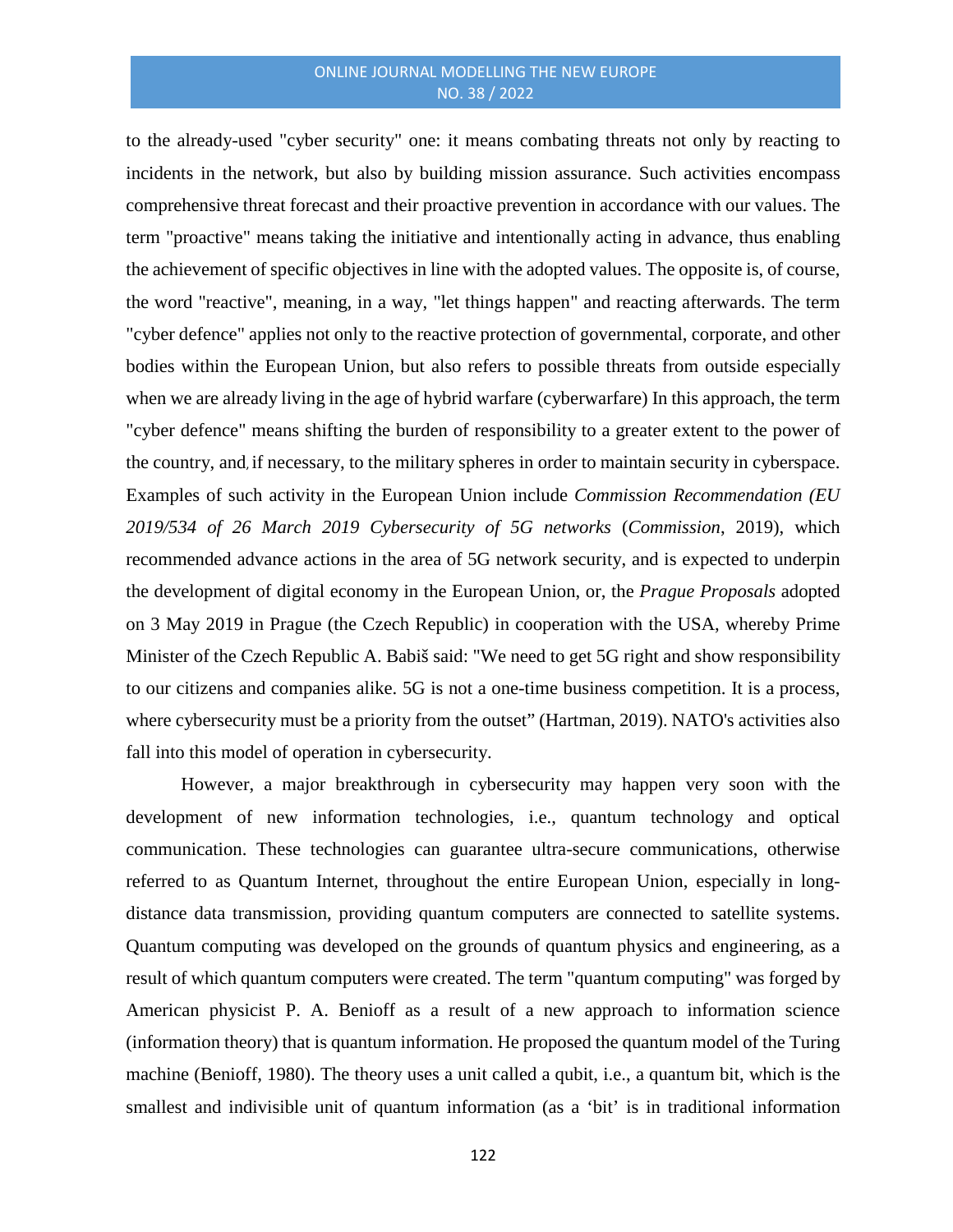theory). A qubit, however, is spatial, which makes it possible to appear in a superposition of any two quantum states, and between these states there is quantum entanglement. It allows one to determine information about the state of one of them knowing the state of the other without the need to measure the former and without the need to send information about the latter. A superposition, therefore, is a list of states and the probability that an object (e.g., a photon) is in a certain state. The selection of one of these states automatically determines the other. An important element of this reasoning is the fact that a specific state, which may be changeable, is not determined but probable. Quantum computers using the principles of quantum mechanics are indispensable for the analysis, processing and transmission of information comprehended in this way. This means that in addition to the traditional values of 0 and 1, as is the case in classical computing, these computers allow you to manipulate intermediate states and make a variable selection of one of them. Their computing power must therefore be much greater. A qubit can store and carry significantly more information than a bit, therefore the qubit is more efficient. Quantum computers in cooperation with satellite systems can create Quantum Communications Infrastructure (QCI), which, together with the Quantum Key Distribution (QKD) cryptographic technology, can constitute ultra-secure communications used, for example, in the exchange of sensitive data between governments and research laboratories, and is indispensable in industry 4.0, smart cities, unmanned transportation, etc. Any attempt to intercept an entangled state modifies the entire system, thus revealing an attempted break-in (Furnkranz, 2020). If, in addition, there is direct contact between two parties involved in the information process, excluding the participation of any third party (such as in blockchain technology), that may be the super-secure internet. Quantum technology has other applications as well, e.g., in medicine, biotechnology, metrology or simulations of complex systems, which, due to the possibility of applying superposition to the latter, may take our imagination even further, i.e., towards ... teleportation (Furusawa, 2011).

In 2019, the EU project Quantum Flagship was launched, for which over 1 billion euros was earmarked, and its implementation has been scheduled for 10 years (European, 2021). The project brings together groups of scientists, industries, entrepreneurs, and politicians, and it is one of the most ambitious future endeavours of the European Union. The initiative was taken by Spain and six other European Union member states. Later, other member states joined in. Pursuant to *the Digital Europe*'s objectives, the project will be continued in the current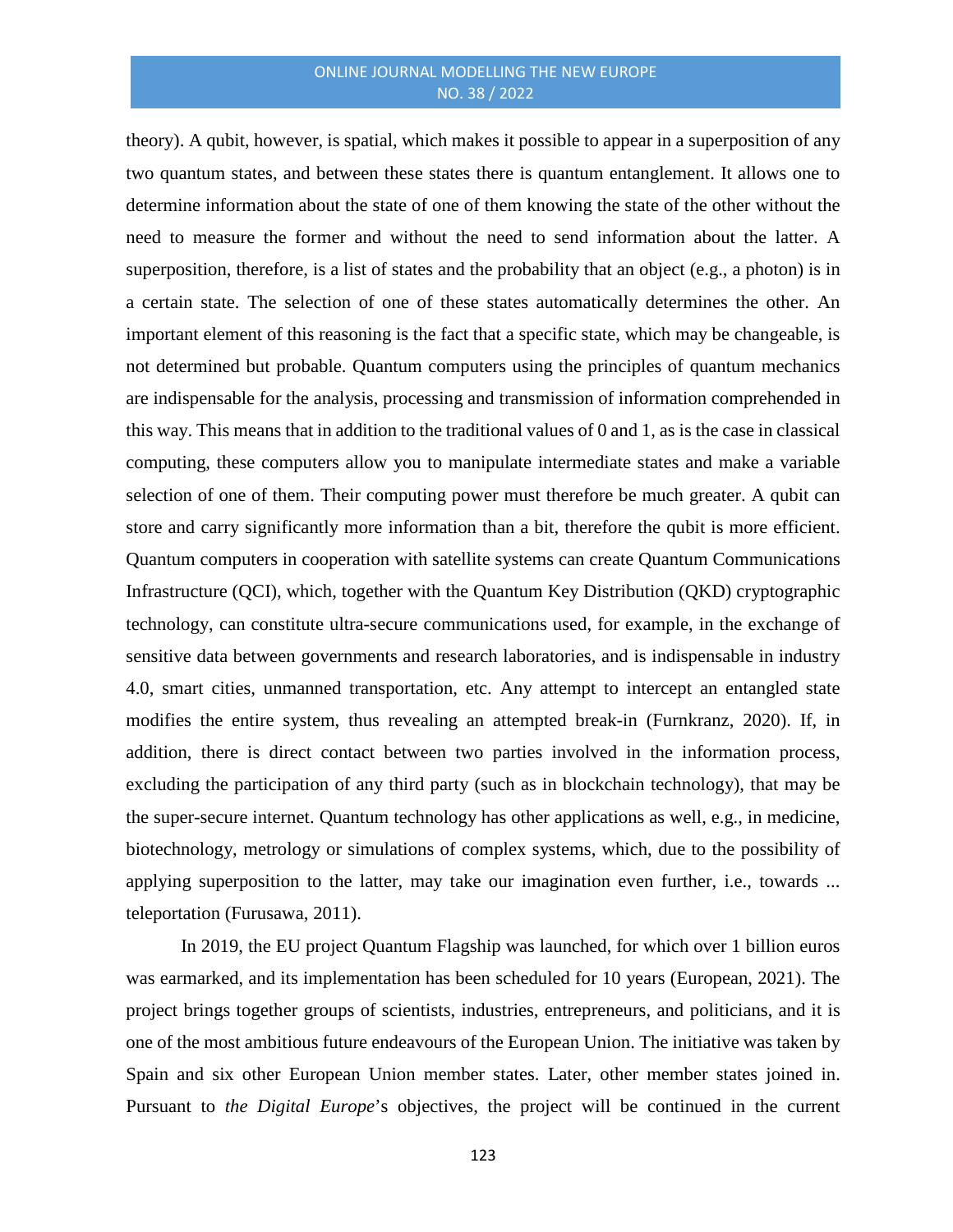development perspective of the European Union. The application of quantum technology in cybersecurity may be profitable due to the fact that the costs incurred in the fight against cybercrime and the damage caused thereby can be reduced, and the security of data and information can be guaranteed.

# **Threat monitoring**

There is a number of cyberspace threat monitoring centres. The literature on cyber threats offers various categories of these phenomena, ranging from massive attacks on an international scale to minor ones, such as, the breaking into government bases of different countries or international organisations, election interference, the penetration of banking systems, disrupting the operation of critical infrastructure systems, extorting information from individual citizens, etc. The following are also somewhat significant: lack of attention, ignorance and human gullibility, as well as inadequately secured equipment and ICT links. The implementation of extensive legislation in combating cybercrime does not obviously guarantee the elimination thereof, just as the implementation of criminal law has not and will not eliminate crime. At present, the CSIRT centres in the EU Member States conduct constant monitoring of cybercrimes and issue a warning against any detected trends. Up-to-date reports, analyses, and alerts can be found on those centres' websites. It is worth emphasising that there is already at least one CSIRT (CERT) in every country of the European Union, where an ordinary citizen can report an incident that caused damage to digital ecosystem or any spotted threats. Specialists employed in those centres will conduct an analysis, find a solution, and in some situations refer the case to law enforcement agencies. Due to the fact that information technologies currently represent a very advanced level of development, and an average citizen is not equipped with sufficient knowledge to effectively recognise and overcome a threat or harm, it is best to use the help of these specialists. The problem, however, is that there is little knowledge of these publicly available services among citizens, so they need to be disseminated. In Poland these services are provided by CSIRT.NASK (CSIRT.NASK, 2021). The incident reporting form available there is simple and requires only the incident to be described. There is also a possibility to report by SMS. In life threatening events (e.g., resulting from terrorist activities on the Internet), there is a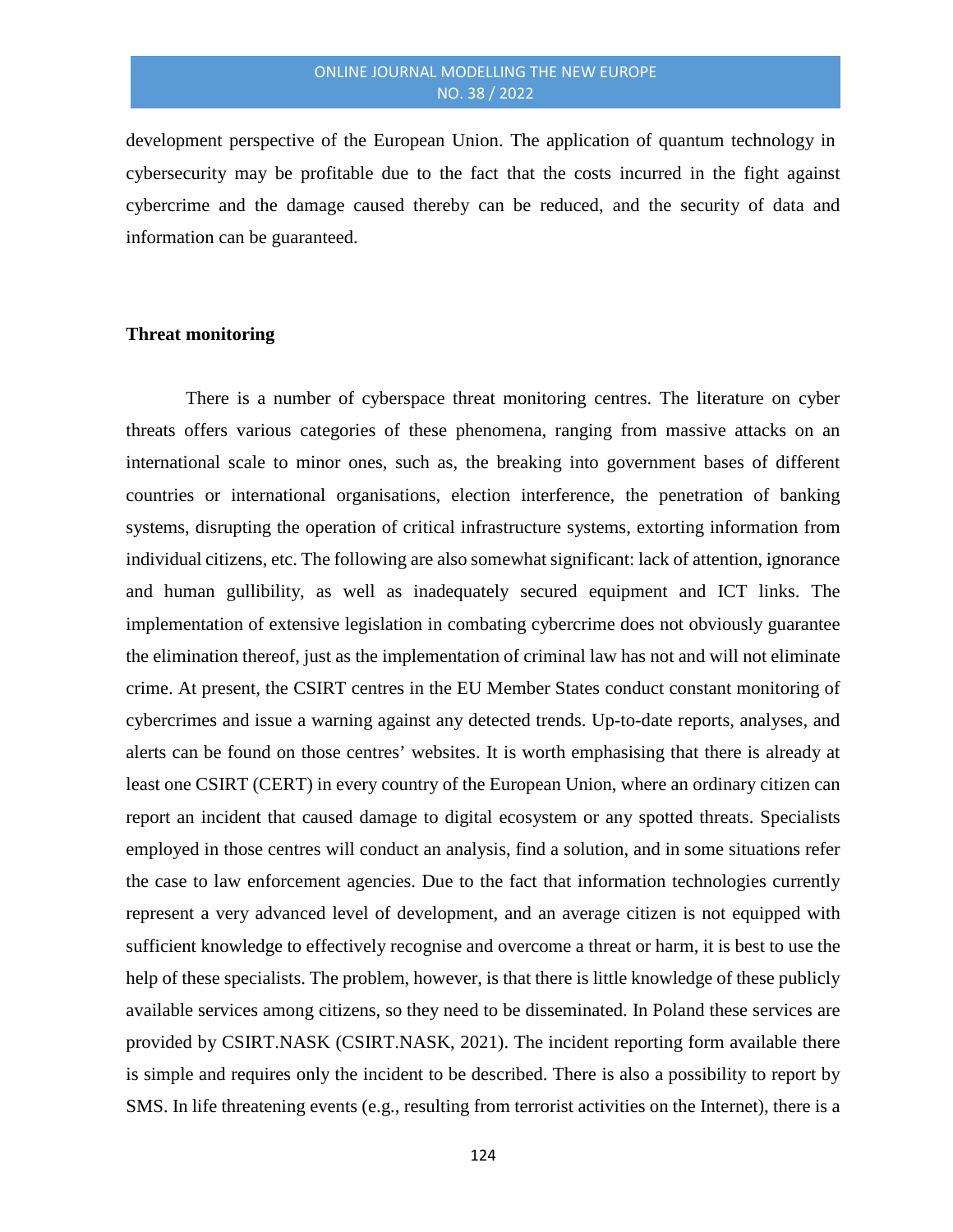path to be followed in a critical situation. NASK publishes annual reports *The Security Landscape of the Polish Internet*; the latest report published for 2019 (NASK, 2019) registered over 6,000 incidents, a significant growth compared to previous years. The most common incidents are phishing, malware, offensive and illegal content including spam, a growing number of ransomware infections, bomb threats targeting schools, hospitals and offices, etc. Detailed analyses of individual phenomena are also published, which constitute valuable educational material.

FIRST - Forum on Incident Response and Security Teams (FIRST, 2021) is a global forum for monitoring, analysis, information exchange, and the prevention of cyberthreats reported from various places and regions of the world. This organisation was established in 1989. At present, FIRST has 570 members (5 of whom are from Poland) and they all cooperate in the field of cybersecurity on a global scale.

In turn, ITU - International Telecommunication Union - runs the Global Cybersecurity Index (GCI), under which it publishes cybersecurity assessments of individual countries pursuant to five criteria: 1. legal measures (cybercrime, cybersecurity and spam reduction legislation), 2. technical measures (the functioning of CERT/CSIRT bodies, the application of standardisation in cybersecurity, the use of cloud computing for combating cybercrime, mechanisms for protecting children against cybercrime, technical mechanisms for limiting spam), 3. organisational measures (national cybersecurity strategy and national institutions supervising the implementation of this strategy and cybersecurity monitoring and assessing mechanisms), 4. capacity building measures (building public cybersecurity awareness, organising academic courses and other educational programs in the field, having an accreditation system for cybersecurity specialists, implementing research programs, building incentive systems encouraging raising the level of cybersecurity in the country), 5. cooperation measures (bilateral and multilateral agreements in cybersecurity cooperation, participation in international organisations and forums dealing with cybersecurity, functioning mechanisms of public-private partnership and cooperation of various stakeholders, as well as implementation of good practices). , A general cybersecurity assessment of individual countries and regions of the world is then presented.

The last report for 2018 published in 2019 (International, 2019), shows that in the category of individual countries, out of the 175 listed, the highest scorers are: the United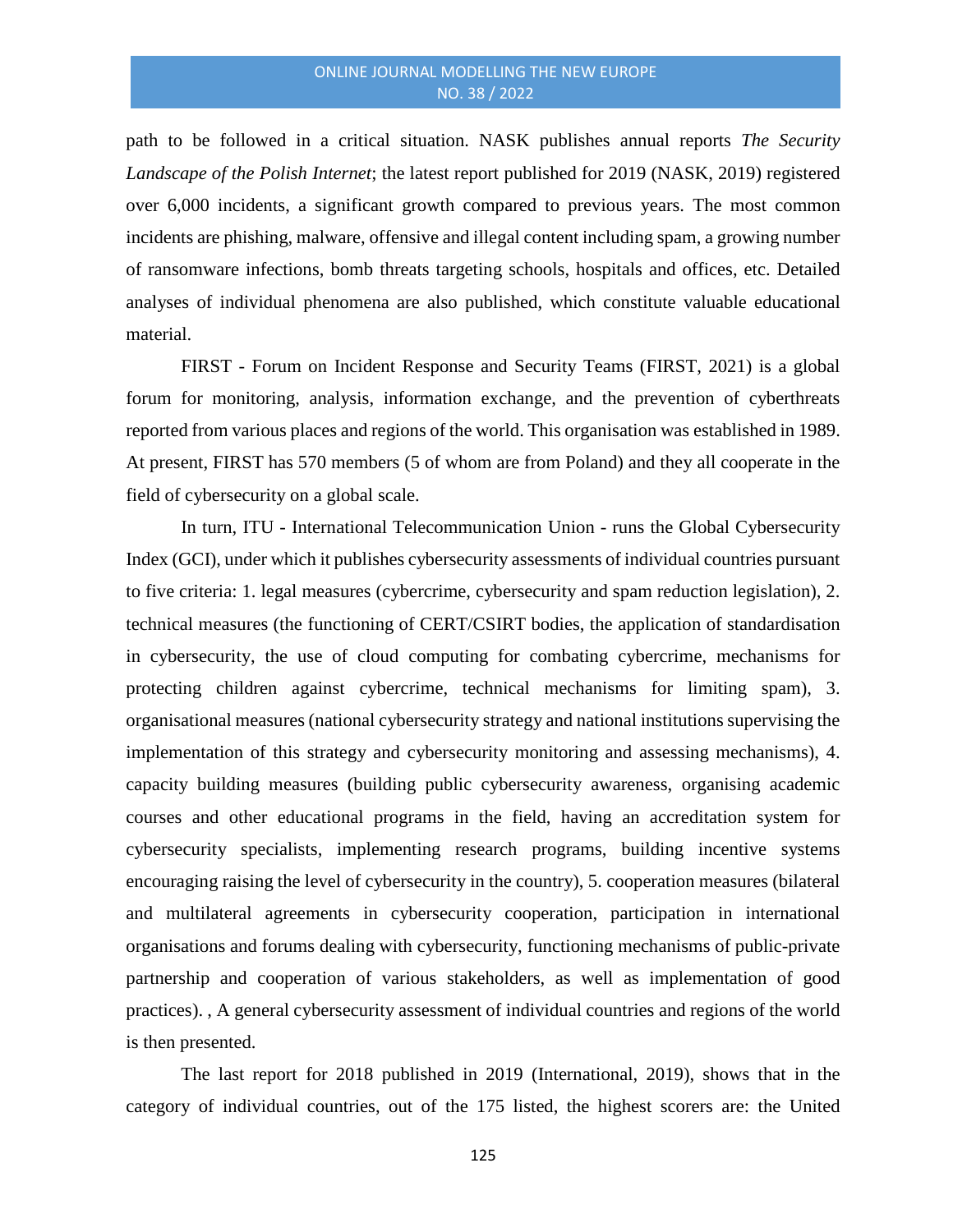Kingdom, United States of America, France, Lithuania, Estonia, and Singapore. Subsequently, Japan is 14th, Germany is 22nd, the Russian Federation is 26th, China is 27th, and Poland is 29th. Hungary took 31st and India 47th place. The most distant European Union's Member State on the list is Malta on  $82<sup>nd</sup>$  position. Considering all the above-mentioned indicators according to this report, the European continent unquestionably leads in individual indicators as well as in the overall assessment of world regions. The summary of the report even points to the impressive leap that has been made on the European continent in improving the level of cybersecurity. The consistent policy of the European Union in combating cybercrime as well as EU's support of the process of equalising the cybersecurity level by means of legal, financial, standardisation, and organisational instruments throughout its territory have undoubtedly impacted upon progress.

#### **Conclusions**

Cybersecurity in the European Union is an important element of its functioning. Even though the Community entered the era of information society development with a certain delay as compared to the United States or Japan, its activities in that regard have significantly accelerated, starting with the Lisbon Strategy. The development of the information society, and, subsequently, the digital society, has also underpinned the following multi-annual strategies of the European Union, i.e., *Europe 2020* and, the new perspective for 2021-2027. Cybersecurity has been an important element of these activities in recent years. Examining the stages of cybersecurity improvement as a fundamental element in the functioning of the EU's information and digital society proves that these activities constitute a strategic and logical sequence of decisions which have placed this part of the world in first place when it comes to digital security. Establishing ENISA, creating a network of CERT/CSIRT centres, activities aimed at ensuring the security of the EU's critical infrastructure, standardisation and certification of IT devices, services and processes as well as legislative activities in the field of human rights, personal data and intellectual property, facilitating law enforcement and justice systems operation, and finally ensuring cybersecurity level equality in the member states – all these stand for exceptional legal and organisational achievements of the European Union in the field of combating cybercrime. The fight, however, is not over yet, but teamwork offers a better chance of winning.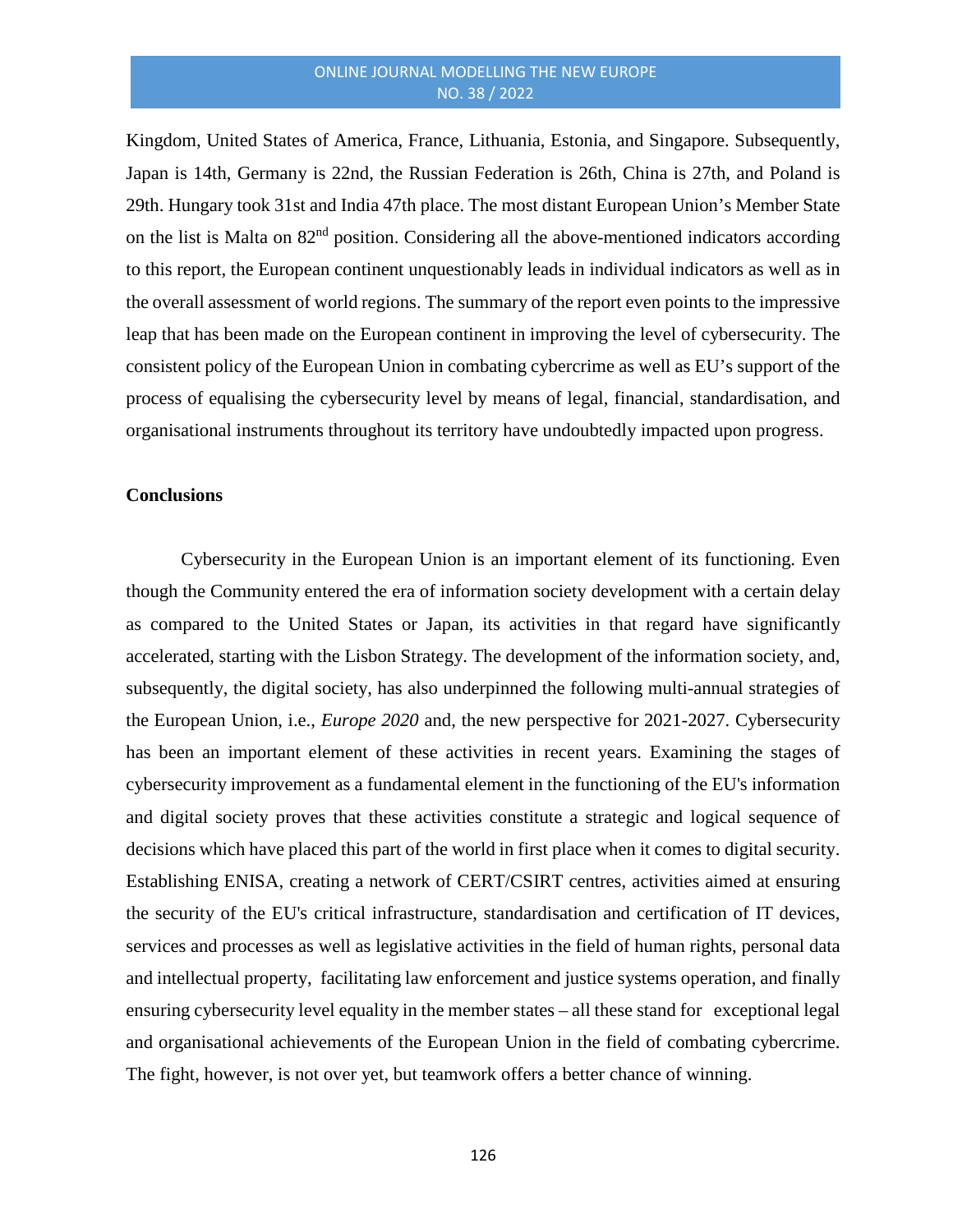# **References:**

- 1. Benioff P. (1980) *The computer as a physical system: A microscopic quantum mechanical Hamiltonian model of computers as represented by Turing machines*, In: *Journal of Statistical Physics*, vol. 22, issue 5 p. 563-591.
- 2. Blethley (2021) Park, [Bletchley Park | Home](https://www.bletchleypark.org.uk/) (access 26.07.2021).
- 3. Carnegie (2021) Mellon University. Software Engineering Institute. CERT Division [The CERT](https://www.sei.cmu.edu/about/divisions/cert/)  [Division | Software Engineering Institute \(cmu.edu\)](https://www.sei.cmu.edu/about/divisions/cert/) (access 23.07.2021).
- 4. CEF Digital (2021) Connecting Europe. Trusted List Browser. Tool to browse the national eIDAS. Trusted List and the EU List of eIDAS Trusted List (LOTL) [Trusted List Browser \(europa.eu\)](https://webgate.ec.europa.eu/tl-browser/#/)  (accessed 02/05/2021) (access 23.07.2021).
- 5. CERT-EU (2021[\) CERT-EU News Monitor \(europa.eu\)](https://cert.europa.eu/cert/filteredition/en/CERT-LatestNews.html) (access 02.07.2021).
- 6. CNBC (2020) Tech : *Sweden bans Huawei , ZTE from upcoming 5G networks,* 20 October 2020 [Sweden bans Huawei, ZTE from upcoming 5G networks \(cnbc.com\)](https://www.cnbc.com/2020/10/20/sweden-bans-huawei-zte-gear-from-5g-spectrum-auction.html) (access 20.07.2021).
- 7. *Communication* (2019) *Recommendation (EU) 2019/534 of 26 March 2019 Cybersecurity of 5G networks*. OJ L 88, 29.3.2019, p. 42–47.
- *8. Communication* (1999) *of 8 December 1999 on a Commission initiative for the special European Council of Lisbon, 23 and 24 March 2000 - eEurope -An information society for all*[COM (1999) 687 final – not published in the *Official Journal*] EUR-Lex - l24221 - EN - [EUR-Lex \(europa.eu\)](https://eur-lex.europa.eu/legal-content/EN/TXT/?uri=legissum%3Al24221) (access 25.07./2021).
- 9. *Communication* (2001) *from the Commission of 13 March 2001 - eEurope 2002: Impact and Priorities, a communication to the Spring European Council in Stockholm, 23-24 March 2001* [COM (2001) 140 final - not published in the *Official Journal*] (accessed 02/05/2021) [EUR-Lex](https://eur-lex.europa.eu/legal-content/EN/TXT/?uri=legissum%3Al24221)  l24221 - EN - [EUR-Lex \(europa.eu\)](https://eur-lex.europa.eu/legal-content/EN/TXT/?uri=legissum%3Al24221) (access 02.07.2021).
- 10. *Communication* (2002) *from the Commission of 28 May 2002 – eEurope 2005 Action Plan: An information society for all* [COM(2002) final – not published in the *Official Journal*]. [EUR-Lex](https://eur-lex.europa.eu/legal-content/EN/TXT/?uri=legissum%3Al24221)  l24221 - EN - [EUR-Lex \(europa.eu\)](https://eur-lex.europa.eu/legal-content/EN/TXT/?uri=legissum%3Al24221) (access 02.07.2021).
- 11. *Communication* (2005) *from the Commission of 1 June 2005 –"i2010" –A European Information Society for growth and employment"*[COM(2005)229 final –not published in the *Official Journal*] EUR-Lex - l24221 - EN - [EUR-Lex \(europa.eu\)](https://eur-lex.europa.eu/legal-content/EN/TXT/?uri=legissum%3Al24221) (access 02.07.2021).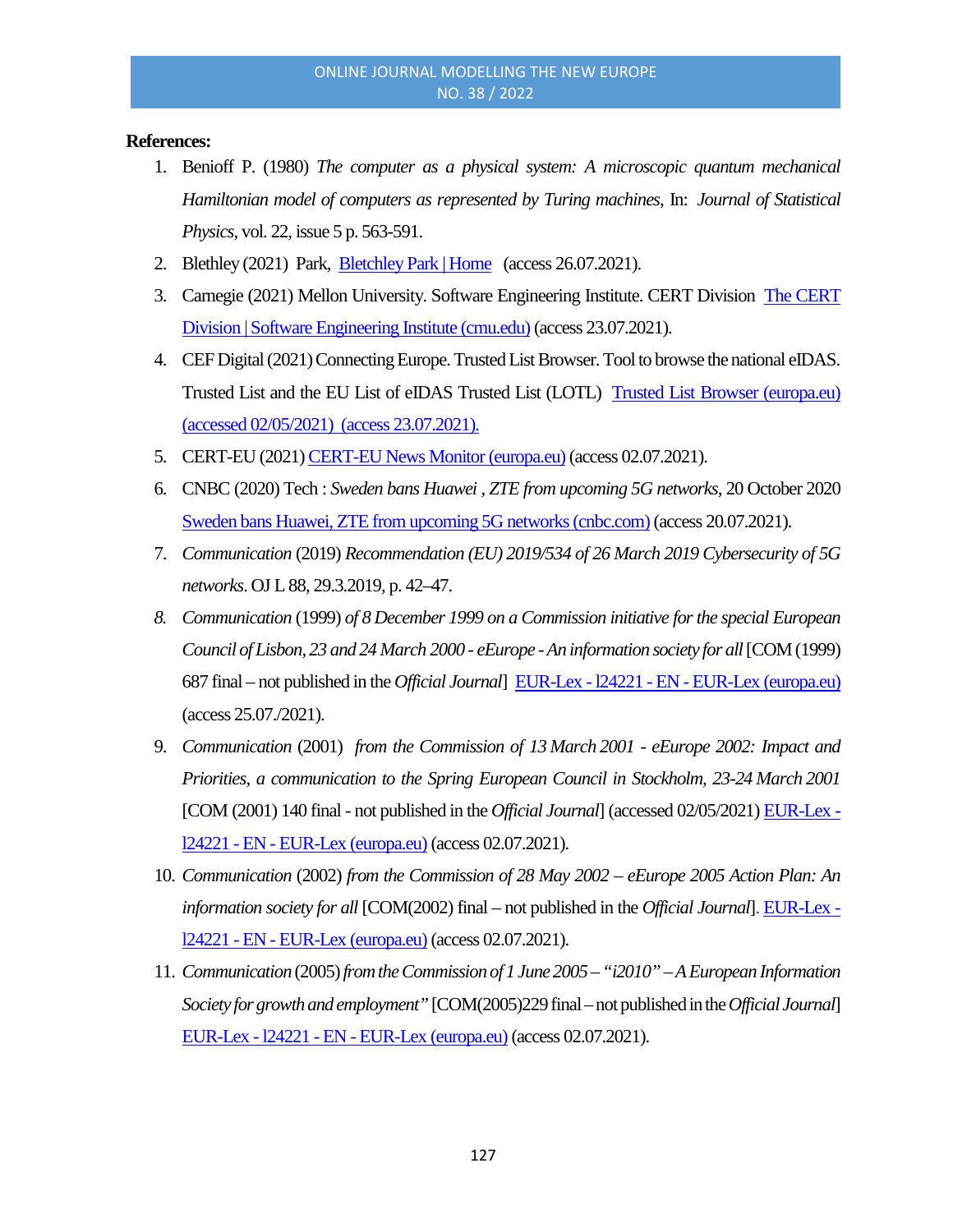- 12. *Communication* (2010) *from the Commission to the European Parliament, the Council, the European Economic and Social Committee, and the Committee of the Regions, A Digital Agenda for Europe.* COM/2010/0245 final.
- 13. Council (1950) of Europe. *Convention for the Protection of Human Rights and Fundamental Freedoms.* Treaty no. 005. Rome 4/11/1950.
- 14. Council (1981) of Europe, *Convention for the Protection of Individuals with Regard to Automatic Processing of Personal Data* from 28 January 1981. Treaty no. 108.
- 15. Council (2001) of Europe, *Convention on Cybercrime*. Treaty no. 185. Budapest, 23/11/2001.
- 16. *Council* (2002) *Resolution of 28 January 2002 on a common approach and specific actions in the area of network and information society* (2002/C 43/02) OJ C/43 from 16 February 2002, p. 3-4. [http://scan.lex.pl/unia/2002/32002g0216\(02\).pdf?&\\_ga=2.108074250.905615166.1619625032-](http://scan.lex.pl/unia/2002/32002g0216(02).pdf?&_ga=2.108074250.905615166.1619625032-1124450630.1614434229#xd_co_f=Nm) [1124450630.1614434229#xd\\_co\\_f=Nm](http://scan.lex.pl/unia/2002/32002g0216(02).pdf?&_ga=2.108074250.905615166.1619625032-1124450630.1614434229#xd_co_f=Nm) (access 24.04./2021).
- 17. *Council* (2005) *Framework Decision 2005/222/JHA of 24 February 2005 on attacks against information systems*. OJ L 69, 16.3.2005, p. 67–71.
- 18. CSIRT. GOV (2021) Computer Security Incident Response Team [CSIRT GOV](https://csirt.gov.pl/) (access 02.07.2021)..
- 19. CSIRT.MON (2021) of the Ministry of National Defence/ [CSIRT MON \(wp.mil.pl\)](https://csirt-mon.wp.mil.pl/en/) (accessed 23.07.2021).
- 20. CSIRT.NASK (2021[\) CSIRT NASK -](https://www.nask.pl/pl/dzialalnosc/csirt-nask/3424,CSIRT-NASK.html) NASK (access 23.07.2021).
- *21. Directive* (2013*) 2013/40/EU of the European Parliament and of the Council of 12 August 2013 on attacks against information systems and replacing Council Framework Decision 2005/222/JHA.* OJ L 218, 14.8.2013, p. 8–14.
- *22. Directive* (2016) (*EU) 2016/1148 of the European Parliament and of the Council of 6 July 2016 concerning measures for a high common level of security of network and information systems across the Union.* OJ L 194, 19.7.2016, p. 1–30.
- *23.* DRAGOS. Inc. (2017) *Crashoverride: Analysing the Malware that Attacks Power Grids.*  Whitepaper. 6.12.2017. CRASHOVERRIDE: Analysing the Malware that Attacks Power Grids | [Dragos](https://www.dragos.com/resource/crashoverride-analyzing-the-malware-that-attacks-power-grids/) (access 23.03.2021).
- 24. ePUAP (2021) ePUAP [Strefa klienta](https://epuap.gov.pl/wps/portal) (access 23/07/2021).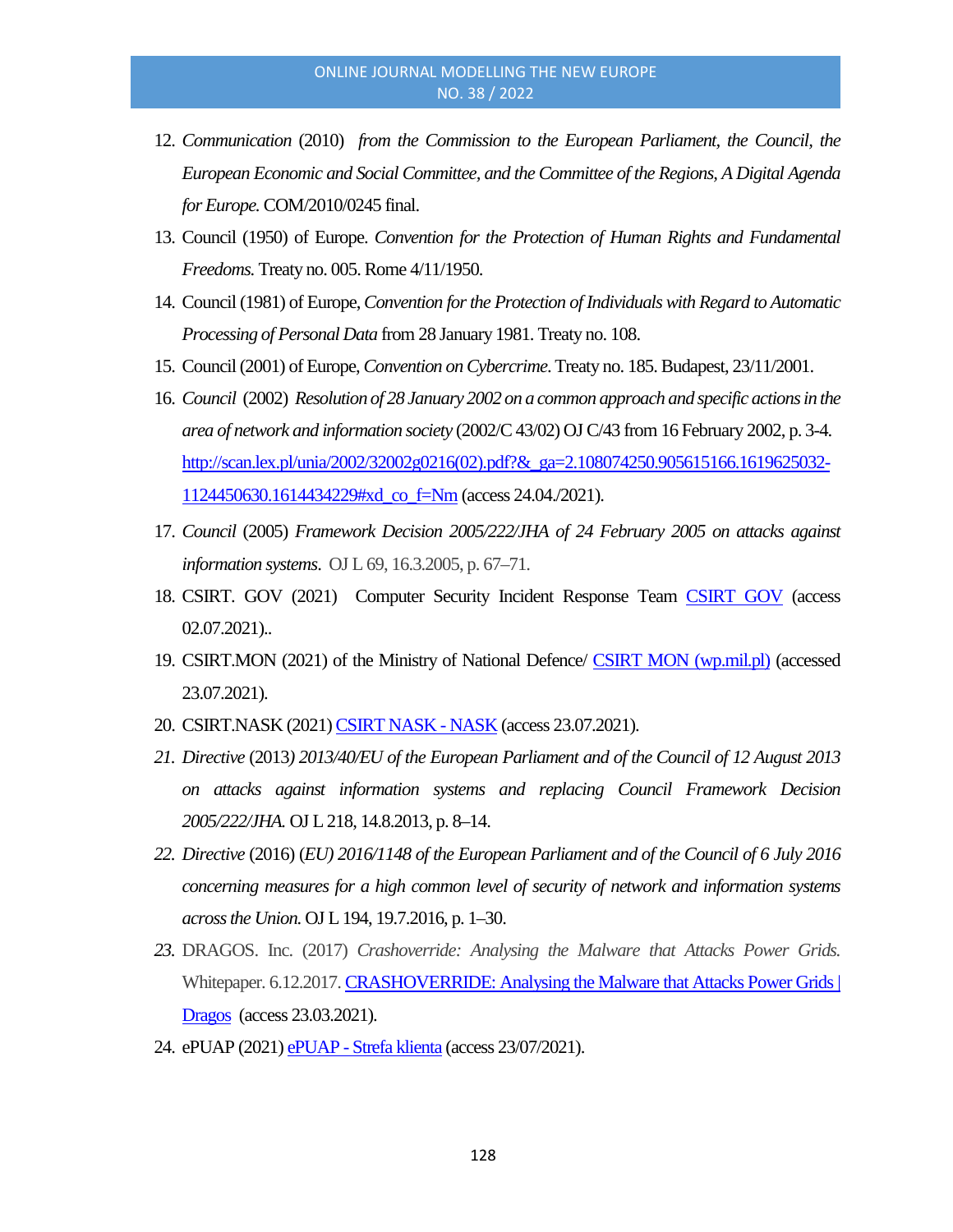- *25. Europe* (1994) *and the global information society. Recommendations of the high-level group on the information society to the Corfu European Council (Bangeman group)*. In: European Commission: *Growth* competitiveness *and employment. White paper follow-up Report on Europe and the global information society. Interim report on trans-European networks. Progress report on employment. Extracts of the conclusions of the Presidency of the Corfu European Council.* In: *Bulletin of the European Union*, Supplement 2/94. Luxembourg: Office for Official Publications of the European Communities, 135 s. [info\\_society\\_bangeman\\_report.pdf \(pitt.edu\)](http://aei.pitt.edu/1199/1/info_society_bangeman_report.pdf) (access 14.07.2021).
- *26. Europe* (2020) 2020*. A strategy for smart, sustainable and inclusive growth*COM/2010/2020 final.
- 27. European (2020) *Commission*: *Shaping Europe's digital future. I-DESI-2020. How digital is Europe compared to other major world economies?*[I-DESI 2020: How digital is Europe compared](https://digital-strategy.ec.europa.eu/en/library/i-desi-2020-how-digital-europe-compared-other-major-world-economies)  [to other major world economies? | Shaping Europe's digital future \(europa.eu\)\(](https://digital-strategy.ec.europa.eu/en/library/i-desi-2020-how-digital-europe-compared-other-major-world-economies)access 24.07.2021).
- 28. European (2020) Union Agency for Cybersecurity, *Cybersecurity Certification. EUCC, a candidate cybersecurity certification scheme to serve as a successor to the existing SOG-IS,* p. 281 ENISA\_candidate scheme\_EUCC (4).pdf (access 23.07./2021).
- 29. European (2021) Commission: *Shaping Europe's digital future. Digital Europe programme: A proposed 7.5 billion of funding for 2021-2027. Factsheet/ Infographic.* 8 March 2021. [Digital](https://digital-strategy.ec.europa.eu/en/library/digital-europe-programme-proposed-eu75-billion-funding-2021-2027)  [Europe Programme: A proposed €7.5 billion of funding for 2021-2027 | Shaping Europe's digital](https://digital-strategy.ec.europa.eu/en/library/digital-europe-programme-proposed-eu75-billion-funding-2021-2027)  [future \(europa.eu\)](https://digital-strategy.ec.europa.eu/en/library/digital-europe-programme-proposed-eu75-billion-funding-2021-2027) (access 23.04.2021).
- 30. European (2021) *Commission*: *Shaping Europe's digital future. Quantum Technologies Flagship.*  9 March 2021. [Quantum Technologies Flagship | Shaping Europe's digital future \(europa.eu\)](https://digital-strategy.ec.europa.eu/en/policies/quantum-technologies-flagship) (access 20.07.2021).
- 31. European (2021) Council, Council of the European Union: *Long-term UE budget 2021-2021 and recovery package,* 1 January 2021. [Long-term EU budget 2021-2027 and recovery package -](https://www.consilium.europa.eu/en/policies/the-eu-budget/long-term-eu-budget-2021-2027/) [Consilium \(europa.eu\)](https://www.consilium.europa.eu/en/policies/the-eu-budget/long-term-eu-budget-2021-2027/) (access 21.03.2021).
- 32. European (2021) Union Agency for Cybersecurity. *EU cybersecurity certification framework.*  Certification — [ENISA \(europa.eu\)](https://www.enisa.europa.eu/topics/standards/certification) (access 23.07.2021).
- 33. European (2021) Union Agency for Cybersecurity*. Securing EU's Vision on 5G; Cybersecurity Certification.* Press release 3 February 2021 [Securing EU's Vision on 5G: Cybersecurity](https://www.enisa.europa.eu/news/enisa-news/securing_eu_vision_on_5g_cybersecurity_certification)  Certification — [ENISA \(europa.eu\)](https://www.enisa.europa.eu/news/enisa-news/securing_eu_vision_on_5g_cybersecurity_certification) (access 20.03.2021)*.*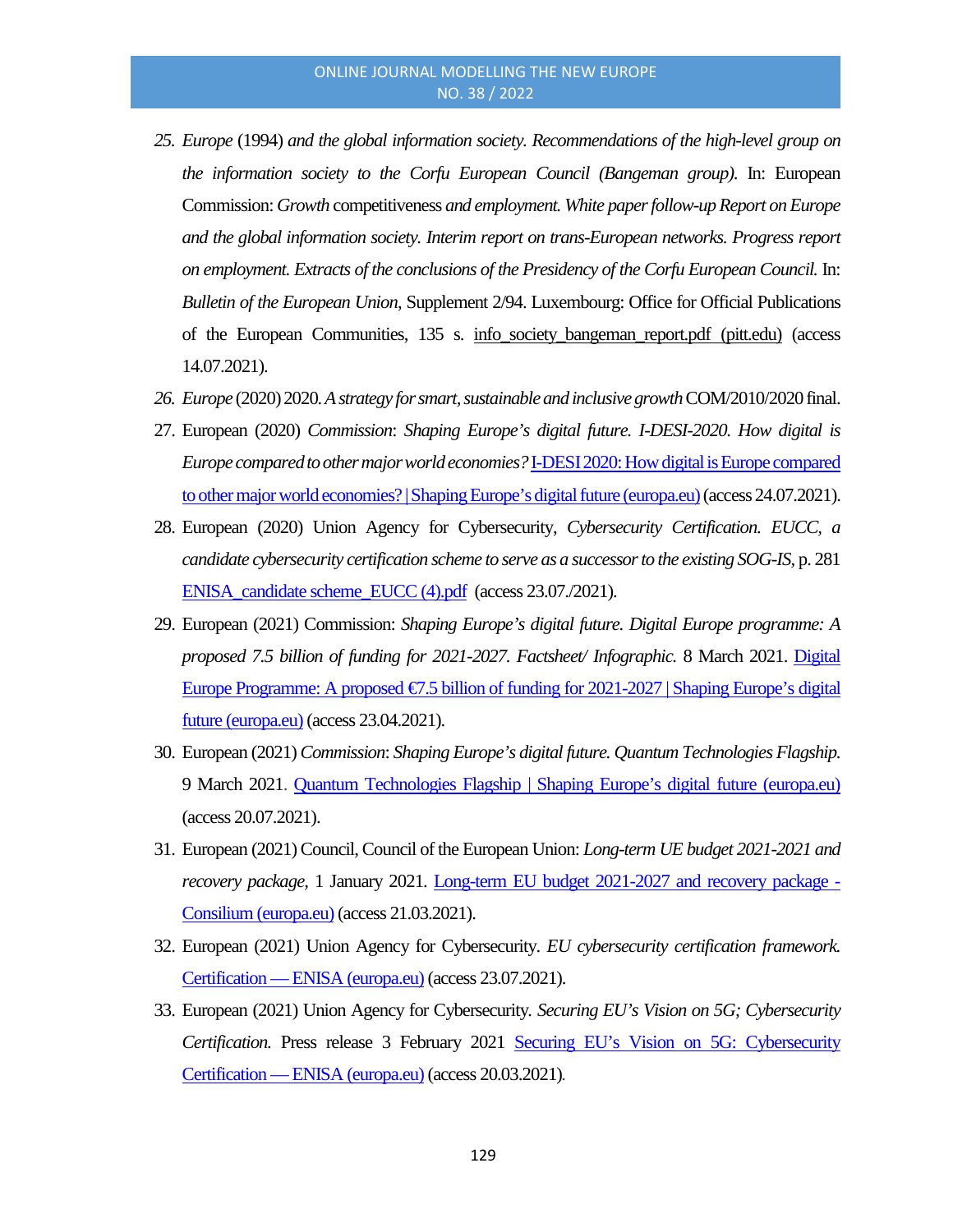- 34. Europol (2021) European Cybercrime Centre EC[3 European Cybercrime Centre -](https://www.europol.europa.eu/about-europol/european-cybercrime-centre-ec3) EC3 | About [Europol | Europol \(europa.eu\)](https://www.europol.europa.eu/about-europol/european-cybercrime-centre-ec3) (access 24.07.2021).
- 35. FIRST (2021) the Forum of Incident Response and Security Teams. [About FIRST](https://www.first.org/about/) (access 02.07.2021).
- 36. Fournaris (2019) A.P, Lampropoulos K., Tordera E.M. (eds.) *Information and Operational Technology Security Systems. First International Workshop IOSec 2018 CIPSEC Project ,* Heraklion, Creta, Greece, 13 September 2018. Revised selected papers. [eBook]. Cham (Switzerland). Springer Nature, 2019, 147 pp.
- 37. Furnkramz (2020) G.. *The Quantum Internet. Ultrafast and Safe from Hackers*. [e-Book] Cham (Switzerland) Springer Nature, 2020, 269 p..
- 38. Furusawa (2011) A., Peter van Loock: *Quantum Teleportation and Entanglement. A Hybrid Approach to Optical Quantum Information Processing*. [e.Book]. Weiheim (Germany): Wiley-VCH Verlag GmbH & Co. 2011, 341 p..
- 39. GOV.UK (2020) *Huawei to be removed from UK 5G networks by 2027*. Press release 14 July 2020[. Huawei to be removed from UK 5G networks by 2027 -](https://www.gov.uk/government/news/huawei-to-be-removed-from-uk-5g-networks-by-2027) GOV.UK (www.gov.uk) (access 21.07.2021).
- 40. Grabowska (2020) M., *Europejskie społeczeństwo gigabitowe* [*European Gigabit Society*] In: *Studia Europejskie – Studies in European Affairs,* 2020, no. 1, p. 151-172..
- 41. *Green* (1997) *Paper on the Convergence of the telecommunications, media and information technology. Towards an Information Society Approach.*COM (97)632 final, 3 December 1997, p. 38.
- 42. *Growth,* (1993) *competitiveness, employment. The challenges and ways forward into the 21st century. White papers.*COM (93)700, 3 December 1993 Part A and B.
- 43. Hartman (2019) Leigh, *Countries agree on 5G security in Prague,* 13 May 2019. [Countries](https://share.america.gov/countries-agree-on-5g-security-in-prague/) agree [on 5G security in Prague | ShareAmerica](https://share.america.gov/countries-agree-on-5g-security-in-prague/) (access 23.04.2021).
- 44. Hodges (2014) A., *Alan Turing: Enigma* (translation from English by W. Bartol). Warsaw: Publishing House: Albatros Andrzej Kuryłowicz S.C., 715 pp.
- 45. International (2019) Telecommunication Union (ITU) *Global Cybersecurity Index 2018. ITU Publications. Studies and Research*. Switzerland, Geneva, 2019, 87 p[. Global Cybersecurity Index](https://www.itu.int/dms_pub/itu-d/opb/str/D-STR-GCI.01-2018-PDF-E.pdf)  [2018 \\${field:Subtitle report} \(itu.int\)](https://www.itu.int/dms_pub/itu-d/opb/str/D-STR-GCI.01-2018-PDF-E.pdf) (access 23.04.2021).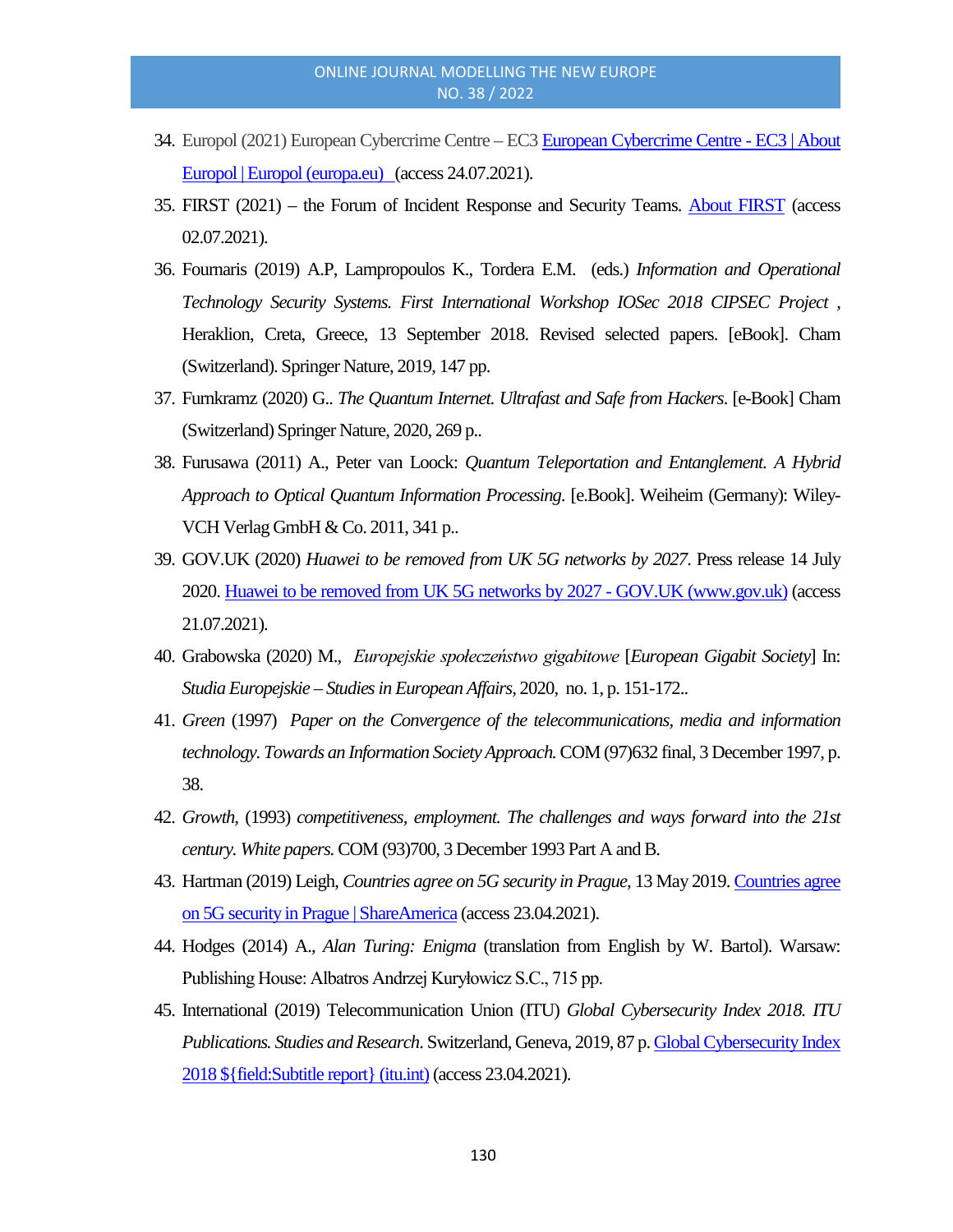- 46. Kitagawa (2021) F., *From Technopolis, cluster to regional science policy?: Japanese regional development policy 1980s-2020s. The history of Japanese regional development policy and its assessment*. In: Academia.edu [\(PDF\) From Technopolis, Cluster to Regional Science policy?:](https://www.academia.edu/2712569/From_Technopolis_Cluster_to_Regional_Science_policy_Japanese_Regional_Development_Policy_1980s_2000s)  [Japanese Regional Development Policy 1980s-2000s |](https://www.academia.edu/2712569/From_Technopolis_Cluster_to_Regional_Science_policy_Japanese_Regional_Development_Policy_1980s_2000s) Fumi Kitagawa - Academia.edu (access 24.07.2021).
- 47. *Lisbon* (2000) *European Council 23 and 24 March 2000. Presidency Conclusions* [Lisbon](https://www.europarl.europa.eu/summits/lis1_en.htm)  [European Council 23-24.03.2000: Conclusions of the Presidency \(europa.eu\)](https://www.europarl.europa.eu/summits/lis1_en.htm)(access 24.04.2021).
- 48. Ministry (2019) of Digital Affairs *Cybersecurity Strategy of the Republic of Poland for 2019-2024* Strategia Cyberbezpieczeństwa RP w języku angielskim (4).pdf (access 02.07.2021).
- 49. NASK (2019) *Security Landscape of the Polish Internet CERT Polska 2019 Annual Report.*  NASK PIB/CERT, Poland, 146 p. (co-financed by EU instrument Connecting Europe Facility) [https://www.cert.pl/uploads/docs/Raport\\_CP\\_2019.pdf](https://www.cert.pl/uploads/docs/Raport_CP_2019.pdf) (access 23.04.2021).
- 50. NASK (2021) CERT-P[L CERT Polska](https://www.cert.pl/) (access 02.07.2021).
- 51. National (2021) Bank of Poland. The National Certification Centre (NCCert[\) Narodowe Centrum](https://www.nccert.pl/)  [Certyfikacji \(nccert.pl\)](https://www.nccert.pl/) (access 24.07.2021).
- 52. *Network* (2001) *and Information Security: Proposal for A European Policy Approach.* COM (2001) 298COM(2001)298 - [Network and Information Security: Proposalfor A European Policy](https://www.eumonitor.eu/9353000/1/j9vvik7m1c3gyxp/vikqhjbr2gzy)  Approach - [EU monitor](https://www.eumonitor.eu/9353000/1/j9vvik7m1c3gyxp/vikqhjbr2gzy) (access 24.07.2021).
- 53. Nora (1978), S., Minc, A. *L'informatisation de la societe: rapport a M. le President de la Republique.* Paris: La Documentation Francaise, Janvier, [900 pp.]
- 54. Park (2021) S., Specter M., Narula N., Rivesr R.L. *Going from bad to worse: from Internet voting to blockchain voting.* In: *Journal of Cybersecurity* 2021 vol. 7 issue 1. [Going from bad to worse:](https://academic.oup.com/cybersecurity/article/7/1/tyaa025/6137886)  [from Internet voting to blockchain voting | Journal of Cybersecurity | Oxford Academic \(oup.com\)](https://academic.oup.com/cybersecurity/article/7/1/tyaa025/6137886) (access 23.07.2021).
- 55. *Presidency* (2001) *Conclusions Gōteborg. European Council 15 and 16 June 2001,* p. 22 [00200](https://www.consilium.europa.eu/media/20983/00200-r1en1.pdf) [r1en1.pdf \(europa.eu\)](https://www.consilium.europa.eu/media/20983/00200-r1en1.pdf) (access 26.07.2001).
- 56. *Regulation* (2004) (*EC) No 460/2004 of the European Parliament and of the Council of 10 March 2004 establishing the European Network and Information Security Agency* (Text with EEA relevance) OJ L 77, 13.3.2004, pp. 1–11.